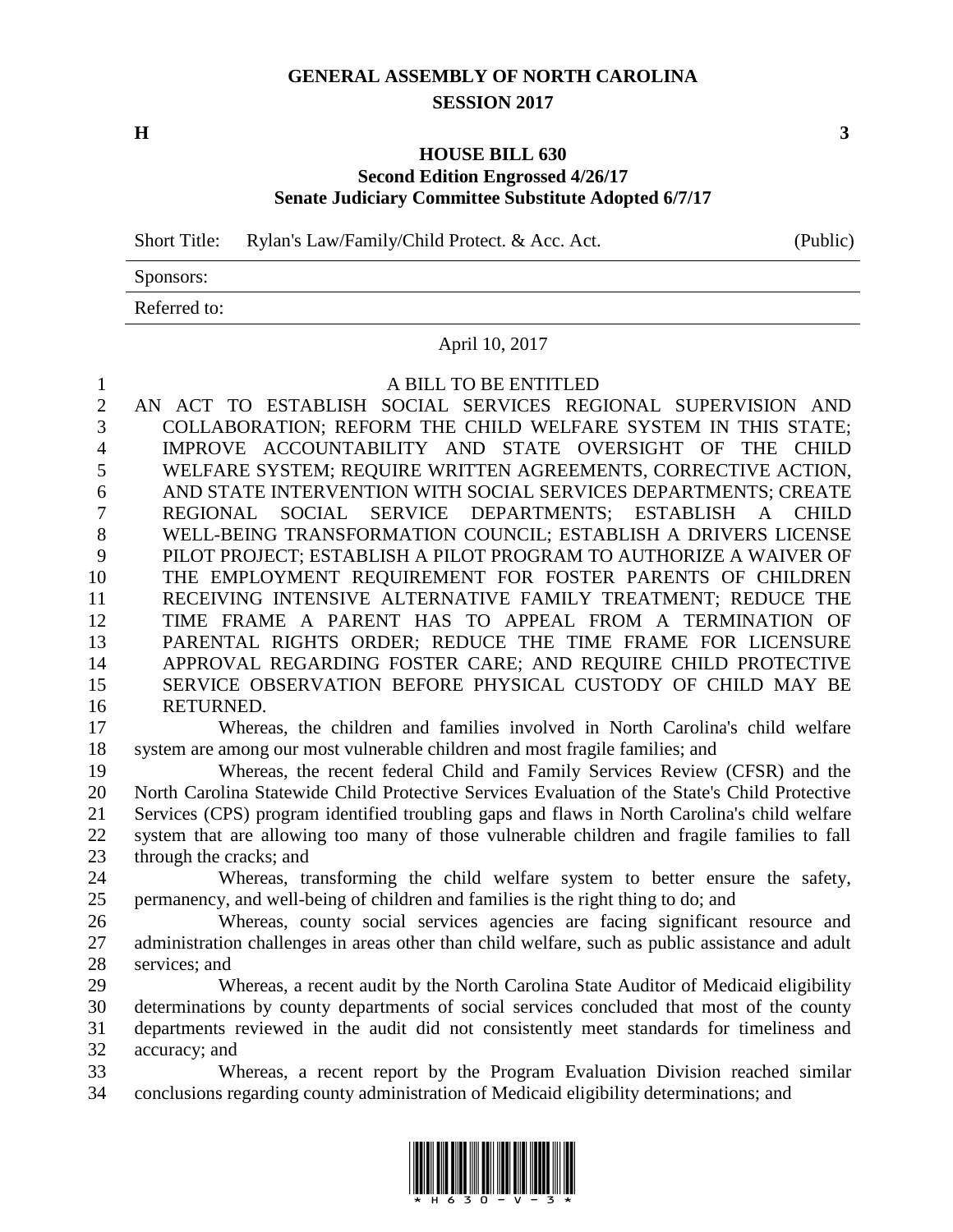|                                   |                      | <b>General Assembly Of North Carolina</b>                                                                                                                                                                                                                                              | <b>Session 2017</b> |
|-----------------------------------|----------------------|----------------------------------------------------------------------------------------------------------------------------------------------------------------------------------------------------------------------------------------------------------------------------------------|---------------------|
| $\mathbf{1}$<br>$\mathbf{2}$<br>3 |                      | Whereas, North Carolina's Aging Services Plan and a recent report on Alzheimer's<br>and related dementias by the North Carolina Institute of Medicine emphasize the tremendous<br>growth of the aging population and anticipate relying heavily on social services agencies to         |                     |
| $\overline{4}$<br>5               |                      | support the needs of this population; and                                                                                                                                                                                                                                              |                     |
| $\sqrt{6}$<br>$\boldsymbol{7}$    |                      | Whereas, it has been challenging for the State to effectively supervise<br>administration of complex social services programs in 100 counties and it would be more<br>efficient and effective for the State to supervise fewer local agencies; and                                     |                     |
| 8<br>9                            |                      | Whereas, it is our charge to spend public dollars wisely and effectively on<br>administration of public assistance; and                                                                                                                                                                |                     |
| 10<br>11<br>12                    |                      | Whereas, for the aforementioned reasons, North Carolina requires a plan of action to<br>systematically reform the child welfare system and reduce the number of departments of social<br>services to allow for better supervision and administration of social services programs; Now, |                     |
| 13                                | therefore,           |                                                                                                                                                                                                                                                                                        |                     |
| 14<br>15                          |                      | The General Assembly of North Carolina enacts:                                                                                                                                                                                                                                         |                     |
| 16                                |                      | PART I. SOCIAL SERVICES REGIONAL SUPERVISION AND COLLABORATION;                                                                                                                                                                                                                        |                     |
| 17                                | <b>WORKING GROUP</b> |                                                                                                                                                                                                                                                                                        |                     |
| 18                                |                      | Regional Supervision of and Collaboration by Local Social<br><b>SECTION 1.1.</b>                                                                                                                                                                                                       |                     |
| 19                                | Services Programs. - |                                                                                                                                                                                                                                                                                        |                     |
| 20                                | (1)                  | The Department of Health and Human Services (Department) is responsible                                                                                                                                                                                                                |                     |
| 21                                |                      | for supervision of the local administration of social services programs,                                                                                                                                                                                                               |                     |
| 22                                |                      | including child welfare, adult protective services and guardianship, public                                                                                                                                                                                                            |                     |
| 23                                |                      | assistance, child support enforcement, and other programs. In order to                                                                                                                                                                                                                 |                     |
| 24                                |                      | enhance State supervision and oversight for these programs, the Department                                                                                                                                                                                                             |                     |
| 25<br>26                          |                      | shall develop a plan for establishing regional offices charged with<br>supervision of administration of social services at the local level. The plan                                                                                                                                   |                     |
| 27                                |                      | shall also identify any necessary legislative and regulatory changes                                                                                                                                                                                                                   |                     |
| 28                                |                      | necessary to improve regional collaboration among county or regional social                                                                                                                                                                                                            |                     |
| 29                                |                      | services agencies or programs.                                                                                                                                                                                                                                                         |                     |
| 30                                | (2)                  | In developing the plan, the Department shall take into consideration the                                                                                                                                                                                                               |                     |
| 31                                |                      | recommendations of the Social Services Regional Supervision and                                                                                                                                                                                                                        |                     |
| 32                                |                      | Collaboration Working Group created under Section 1.2.(a) of this act.                                                                                                                                                                                                                 |                     |
| 33                                | (3)                  | The Department shall submit the plan to the Joint Legislative Oversight                                                                                                                                                                                                                |                     |
| 34                                |                      | Committee on Health and Human Services by November 15, 2018. The plan                                                                                                                                                                                                                  |                     |
| 35                                |                      | shall provide for the system of regional supervision to be operational no later                                                                                                                                                                                                        |                     |
| 36                                |                      | than March 1, 2020. The Department shall not implement the plan without                                                                                                                                                                                                                |                     |
| 37                                |                      | an act by the General Assembly.                                                                                                                                                                                                                                                        |                     |
| 38                                |                      | <b>SECTION 1.2.(a)</b> Social Services Regional Supervision and Collaboration                                                                                                                                                                                                          |                     |
| 39                                |                      | Working Group. - The School of Government at the University of North Carolina at Chapel                                                                                                                                                                                                |                     |
| 40                                |                      | Hill (SOG) shall convene a Social Services Regional Supervision and Collaboration Working                                                                                                                                                                                              |                     |
| 41                                |                      | Group (Working Group) to make recommendations to the Department regarding the regional                                                                                                                                                                                                 |                     |
| 42                                |                      | supervision and collaboration plan.                                                                                                                                                                                                                                                    |                     |
| 43                                |                      | <b>SECTION 1.2.(b)</b> Composition. – The Working Group shall consist of the                                                                                                                                                                                                           |                     |
| 44                                | following members:   |                                                                                                                                                                                                                                                                                        |                     |
| 45                                | (1)                  | Three members of the Senate appointed by the President Pro Tempore of the                                                                                                                                                                                                              |                     |
| 46                                |                      | Senate, one of whom shall be designated as a cochair.                                                                                                                                                                                                                                  |                     |
| 47                                | (2)                  | Three members of the House of Representatives appointed by the Speaker of                                                                                                                                                                                                              |                     |
| 48<br>49                          |                      | the House of Representatives, one of whom shall be designated as a cochair.<br>Three representatives from the Department appointed by the Secretary of                                                                                                                                 |                     |
| 50                                | (3)                  | Health and Human Services or the Secretary's designee.                                                                                                                                                                                                                                 |                     |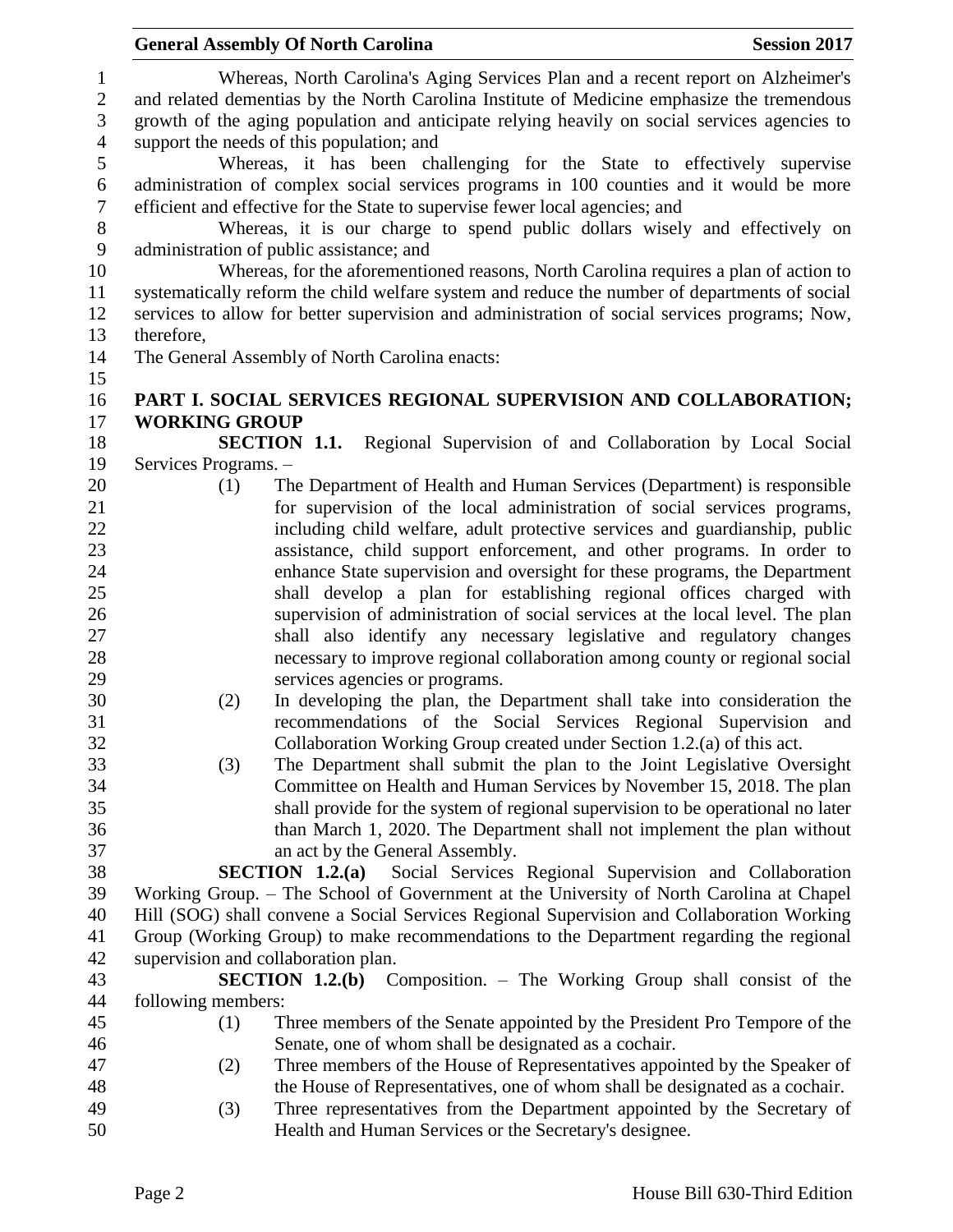| (4)<br>One designee of the Chief Justice of the North Carolina Supreme Court,<br>$\mathbf{1}$<br>$\overline{2}$<br>appointed by the Chief Justice.<br>$\mathfrak{Z}$<br>Four county commissioners representing the North Carolina Association of<br>(5)<br>$\overline{\mathcal{A}}$<br>County Commissioners (NCACC), each of whom shall represent different<br>5<br>regions of the State, appointed by the Director of the NCACC.<br>6<br>Two county social services directors, one of whom shall be appointed by the<br>(6)<br>7<br>President Pro Tempore of the Senate and one of whom shall be appointed by<br>8<br>the Speaker of the House of Representatives.<br>9<br>One representative from the North Carolina Association of Social Services<br>(7)<br>10<br>Attorneys (NCASSA), appointed by the President of the NCASSA.<br><b>SECTION 1.2.(c)</b> Ad Hoc Subcommittees. – The cochairs may, at their discretion,<br>11<br>12<br>establish ad hoc subcommittees involving experts and representatives of stakeholder<br>organizations to provide information and offer recommendations related to their areas of<br>13<br>14<br>expertise and interest. Experts and organizations may include:<br>Social Services Commission.<br>15<br>(1)<br>16<br>North Carolina Association of County Boards of Social Services.<br>(2)<br>17<br>(3)<br>Guardian ad Litem Program.<br>18<br>Office of Indigent Defense Services.<br>(4)<br>North Carolina Partnership for Children, Inc.<br>19<br>(5)<br>20<br>Disability Rights of North Carolina.<br>(6)<br>Benchmarks NC.<br>21<br>(7)<br>22<br>(8)<br>North Carolina Association of Local Health Directors.<br>23<br>(9)<br>North Carolina Council of Community Programs.<br>24<br>(10)<br>North Carolina Emergency Management Association.<br>25<br>North Carolina Child Support Council.<br>(11)<br>26<br>North Carolina Pediatric Society.<br>(12)<br>27<br><b>AARP</b> North Carolina.<br>(13)<br>$28\,$<br>County commissioners representing jurisdictions that<br>(14)<br>have<br>diverse<br>29<br>geographic, socioeconomic, and demographic characteristics.<br>30<br>Directors and administrators of consolidated human services agencies.<br>(15)<br>31<br>Other experts or stakeholders identified by the cochairs.<br>(16)<br>32<br><b>SECTION 1.2.(d)</b> Duties. – The Working Group shall develop recommendations<br>33<br>for the regional supervision and collaboration plan required by Section 1.1 of this act. The<br>Working Group shall divide its work into two stages, the first to address regional supervision<br>34<br>35<br>and the second to address interagency collaboration and regionalization.<br>36<br>Stage One. – The Working Group shall convene its first meeting no later<br>(1)<br>37<br>than October 6, 2017. During the first stage, the Working Group shall<br>38<br>develop recommendations regarding:<br>39<br>The size, number, and location of the regions. Recommendations<br>a.<br>40<br>shall take into consideration (i) the need for regions to maintain<br>41<br>direct, local connections with the jurisdictions they serve; (ii)<br>42<br>alignment with other regional organizations that intersect with the<br>43<br>work of social services, as appropriate; and (iii) awareness of the<br>44<br>cultural differences and similarities between regions.<br>45<br>The allocation of responsibility between the central, regional, and<br>$\mathbf b$ .<br>46<br>local officials in supervising and administering the social services<br>47<br>programs and services.<br>48<br>Methods for holding the regional offices accountable for<br>c.<br>performance and responsiveness.<br>49<br>50<br>Requirements for the regional offices to share information about<br>d. |  | <b>General Assembly Of North Carolina</b> | <b>Session 2017</b> |
|-----------------------------------------------------------------------------------------------------------------------------------------------------------------------------------------------------------------------------------------------------------------------------------------------------------------------------------------------------------------------------------------------------------------------------------------------------------------------------------------------------------------------------------------------------------------------------------------------------------------------------------------------------------------------------------------------------------------------------------------------------------------------------------------------------------------------------------------------------------------------------------------------------------------------------------------------------------------------------------------------------------------------------------------------------------------------------------------------------------------------------------------------------------------------------------------------------------------------------------------------------------------------------------------------------------------------------------------------------------------------------------------------------------------------------------------------------------------------------------------------------------------------------------------------------------------------------------------------------------------------------------------------------------------------------------------------------------------------------------------------------------------------------------------------------------------------------------------------------------------------------------------------------------------------------------------------------------------------------------------------------------------------------------------------------------------------------------------------------------------------------------------------------------------------------------------------------------------------------------------------------------------------------------------------------------------------------------------------------------------------------------------------------------------------------------------------------------------------------------------------------------------------------------------------------------------------------------------------------------------------------------------------------------------------------------------------------------------------------------------------------------------------------------------------------------------------------------------------------------------------------------------------------------------------------------------------------------------------------------------------------------------------------------------------------------------------------------------------------------------------------------------------------------------------------------------------------------------------------------------------------------------------------------------------------------------------------------------------------------------------------------------------------------------------------------------------------------------------------------------------------------------------------------------------------------------------------------------------------------------------------------------------------------------------------------------------------------------------------------------------------------------------------------|--|-------------------------------------------|---------------------|
|                                                                                                                                                                                                                                                                                                                                                                                                                                                                                                                                                                                                                                                                                                                                                                                                                                                                                                                                                                                                                                                                                                                                                                                                                                                                                                                                                                                                                                                                                                                                                                                                                                                                                                                                                                                                                                                                                                                                                                                                                                                                                                                                                                                                                                                                                                                                                                                                                                                                                                                                                                                                                                                                                                                                                                                                                                                                                                                                                                                                                                                                                                                                                                                                                                                                                                                                                                                                                                                                                                                                                                                                                                                                                                                                                                                   |  |                                           |                     |
|                                                                                                                                                                                                                                                                                                                                                                                                                                                                                                                                                                                                                                                                                                                                                                                                                                                                                                                                                                                                                                                                                                                                                                                                                                                                                                                                                                                                                                                                                                                                                                                                                                                                                                                                                                                                                                                                                                                                                                                                                                                                                                                                                                                                                                                                                                                                                                                                                                                                                                                                                                                                                                                                                                                                                                                                                                                                                                                                                                                                                                                                                                                                                                                                                                                                                                                                                                                                                                                                                                                                                                                                                                                                                                                                                                                   |  |                                           |                     |
|                                                                                                                                                                                                                                                                                                                                                                                                                                                                                                                                                                                                                                                                                                                                                                                                                                                                                                                                                                                                                                                                                                                                                                                                                                                                                                                                                                                                                                                                                                                                                                                                                                                                                                                                                                                                                                                                                                                                                                                                                                                                                                                                                                                                                                                                                                                                                                                                                                                                                                                                                                                                                                                                                                                                                                                                                                                                                                                                                                                                                                                                                                                                                                                                                                                                                                                                                                                                                                                                                                                                                                                                                                                                                                                                                                                   |  |                                           |                     |
|                                                                                                                                                                                                                                                                                                                                                                                                                                                                                                                                                                                                                                                                                                                                                                                                                                                                                                                                                                                                                                                                                                                                                                                                                                                                                                                                                                                                                                                                                                                                                                                                                                                                                                                                                                                                                                                                                                                                                                                                                                                                                                                                                                                                                                                                                                                                                                                                                                                                                                                                                                                                                                                                                                                                                                                                                                                                                                                                                                                                                                                                                                                                                                                                                                                                                                                                                                                                                                                                                                                                                                                                                                                                                                                                                                                   |  |                                           |                     |
|                                                                                                                                                                                                                                                                                                                                                                                                                                                                                                                                                                                                                                                                                                                                                                                                                                                                                                                                                                                                                                                                                                                                                                                                                                                                                                                                                                                                                                                                                                                                                                                                                                                                                                                                                                                                                                                                                                                                                                                                                                                                                                                                                                                                                                                                                                                                                                                                                                                                                                                                                                                                                                                                                                                                                                                                                                                                                                                                                                                                                                                                                                                                                                                                                                                                                                                                                                                                                                                                                                                                                                                                                                                                                                                                                                                   |  |                                           |                     |
|                                                                                                                                                                                                                                                                                                                                                                                                                                                                                                                                                                                                                                                                                                                                                                                                                                                                                                                                                                                                                                                                                                                                                                                                                                                                                                                                                                                                                                                                                                                                                                                                                                                                                                                                                                                                                                                                                                                                                                                                                                                                                                                                                                                                                                                                                                                                                                                                                                                                                                                                                                                                                                                                                                                                                                                                                                                                                                                                                                                                                                                                                                                                                                                                                                                                                                                                                                                                                                                                                                                                                                                                                                                                                                                                                                                   |  |                                           |                     |
|                                                                                                                                                                                                                                                                                                                                                                                                                                                                                                                                                                                                                                                                                                                                                                                                                                                                                                                                                                                                                                                                                                                                                                                                                                                                                                                                                                                                                                                                                                                                                                                                                                                                                                                                                                                                                                                                                                                                                                                                                                                                                                                                                                                                                                                                                                                                                                                                                                                                                                                                                                                                                                                                                                                                                                                                                                                                                                                                                                                                                                                                                                                                                                                                                                                                                                                                                                                                                                                                                                                                                                                                                                                                                                                                                                                   |  |                                           |                     |
|                                                                                                                                                                                                                                                                                                                                                                                                                                                                                                                                                                                                                                                                                                                                                                                                                                                                                                                                                                                                                                                                                                                                                                                                                                                                                                                                                                                                                                                                                                                                                                                                                                                                                                                                                                                                                                                                                                                                                                                                                                                                                                                                                                                                                                                                                                                                                                                                                                                                                                                                                                                                                                                                                                                                                                                                                                                                                                                                                                                                                                                                                                                                                                                                                                                                                                                                                                                                                                                                                                                                                                                                                                                                                                                                                                                   |  |                                           |                     |
|                                                                                                                                                                                                                                                                                                                                                                                                                                                                                                                                                                                                                                                                                                                                                                                                                                                                                                                                                                                                                                                                                                                                                                                                                                                                                                                                                                                                                                                                                                                                                                                                                                                                                                                                                                                                                                                                                                                                                                                                                                                                                                                                                                                                                                                                                                                                                                                                                                                                                                                                                                                                                                                                                                                                                                                                                                                                                                                                                                                                                                                                                                                                                                                                                                                                                                                                                                                                                                                                                                                                                                                                                                                                                                                                                                                   |  |                                           |                     |
|                                                                                                                                                                                                                                                                                                                                                                                                                                                                                                                                                                                                                                                                                                                                                                                                                                                                                                                                                                                                                                                                                                                                                                                                                                                                                                                                                                                                                                                                                                                                                                                                                                                                                                                                                                                                                                                                                                                                                                                                                                                                                                                                                                                                                                                                                                                                                                                                                                                                                                                                                                                                                                                                                                                                                                                                                                                                                                                                                                                                                                                                                                                                                                                                                                                                                                                                                                                                                                                                                                                                                                                                                                                                                                                                                                                   |  |                                           |                     |
|                                                                                                                                                                                                                                                                                                                                                                                                                                                                                                                                                                                                                                                                                                                                                                                                                                                                                                                                                                                                                                                                                                                                                                                                                                                                                                                                                                                                                                                                                                                                                                                                                                                                                                                                                                                                                                                                                                                                                                                                                                                                                                                                                                                                                                                                                                                                                                                                                                                                                                                                                                                                                                                                                                                                                                                                                                                                                                                                                                                                                                                                                                                                                                                                                                                                                                                                                                                                                                                                                                                                                                                                                                                                                                                                                                                   |  |                                           |                     |
|                                                                                                                                                                                                                                                                                                                                                                                                                                                                                                                                                                                                                                                                                                                                                                                                                                                                                                                                                                                                                                                                                                                                                                                                                                                                                                                                                                                                                                                                                                                                                                                                                                                                                                                                                                                                                                                                                                                                                                                                                                                                                                                                                                                                                                                                                                                                                                                                                                                                                                                                                                                                                                                                                                                                                                                                                                                                                                                                                                                                                                                                                                                                                                                                                                                                                                                                                                                                                                                                                                                                                                                                                                                                                                                                                                                   |  |                                           |                     |
|                                                                                                                                                                                                                                                                                                                                                                                                                                                                                                                                                                                                                                                                                                                                                                                                                                                                                                                                                                                                                                                                                                                                                                                                                                                                                                                                                                                                                                                                                                                                                                                                                                                                                                                                                                                                                                                                                                                                                                                                                                                                                                                                                                                                                                                                                                                                                                                                                                                                                                                                                                                                                                                                                                                                                                                                                                                                                                                                                                                                                                                                                                                                                                                                                                                                                                                                                                                                                                                                                                                                                                                                                                                                                                                                                                                   |  |                                           |                     |
|                                                                                                                                                                                                                                                                                                                                                                                                                                                                                                                                                                                                                                                                                                                                                                                                                                                                                                                                                                                                                                                                                                                                                                                                                                                                                                                                                                                                                                                                                                                                                                                                                                                                                                                                                                                                                                                                                                                                                                                                                                                                                                                                                                                                                                                                                                                                                                                                                                                                                                                                                                                                                                                                                                                                                                                                                                                                                                                                                                                                                                                                                                                                                                                                                                                                                                                                                                                                                                                                                                                                                                                                                                                                                                                                                                                   |  |                                           |                     |
|                                                                                                                                                                                                                                                                                                                                                                                                                                                                                                                                                                                                                                                                                                                                                                                                                                                                                                                                                                                                                                                                                                                                                                                                                                                                                                                                                                                                                                                                                                                                                                                                                                                                                                                                                                                                                                                                                                                                                                                                                                                                                                                                                                                                                                                                                                                                                                                                                                                                                                                                                                                                                                                                                                                                                                                                                                                                                                                                                                                                                                                                                                                                                                                                                                                                                                                                                                                                                                                                                                                                                                                                                                                                                                                                                                                   |  |                                           |                     |
|                                                                                                                                                                                                                                                                                                                                                                                                                                                                                                                                                                                                                                                                                                                                                                                                                                                                                                                                                                                                                                                                                                                                                                                                                                                                                                                                                                                                                                                                                                                                                                                                                                                                                                                                                                                                                                                                                                                                                                                                                                                                                                                                                                                                                                                                                                                                                                                                                                                                                                                                                                                                                                                                                                                                                                                                                                                                                                                                                                                                                                                                                                                                                                                                                                                                                                                                                                                                                                                                                                                                                                                                                                                                                                                                                                                   |  |                                           |                     |
|                                                                                                                                                                                                                                                                                                                                                                                                                                                                                                                                                                                                                                                                                                                                                                                                                                                                                                                                                                                                                                                                                                                                                                                                                                                                                                                                                                                                                                                                                                                                                                                                                                                                                                                                                                                                                                                                                                                                                                                                                                                                                                                                                                                                                                                                                                                                                                                                                                                                                                                                                                                                                                                                                                                                                                                                                                                                                                                                                                                                                                                                                                                                                                                                                                                                                                                                                                                                                                                                                                                                                                                                                                                                                                                                                                                   |  |                                           |                     |
|                                                                                                                                                                                                                                                                                                                                                                                                                                                                                                                                                                                                                                                                                                                                                                                                                                                                                                                                                                                                                                                                                                                                                                                                                                                                                                                                                                                                                                                                                                                                                                                                                                                                                                                                                                                                                                                                                                                                                                                                                                                                                                                                                                                                                                                                                                                                                                                                                                                                                                                                                                                                                                                                                                                                                                                                                                                                                                                                                                                                                                                                                                                                                                                                                                                                                                                                                                                                                                                                                                                                                                                                                                                                                                                                                                                   |  |                                           |                     |
|                                                                                                                                                                                                                                                                                                                                                                                                                                                                                                                                                                                                                                                                                                                                                                                                                                                                                                                                                                                                                                                                                                                                                                                                                                                                                                                                                                                                                                                                                                                                                                                                                                                                                                                                                                                                                                                                                                                                                                                                                                                                                                                                                                                                                                                                                                                                                                                                                                                                                                                                                                                                                                                                                                                                                                                                                                                                                                                                                                                                                                                                                                                                                                                                                                                                                                                                                                                                                                                                                                                                                                                                                                                                                                                                                                                   |  |                                           |                     |
|                                                                                                                                                                                                                                                                                                                                                                                                                                                                                                                                                                                                                                                                                                                                                                                                                                                                                                                                                                                                                                                                                                                                                                                                                                                                                                                                                                                                                                                                                                                                                                                                                                                                                                                                                                                                                                                                                                                                                                                                                                                                                                                                                                                                                                                                                                                                                                                                                                                                                                                                                                                                                                                                                                                                                                                                                                                                                                                                                                                                                                                                                                                                                                                                                                                                                                                                                                                                                                                                                                                                                                                                                                                                                                                                                                                   |  |                                           |                     |
|                                                                                                                                                                                                                                                                                                                                                                                                                                                                                                                                                                                                                                                                                                                                                                                                                                                                                                                                                                                                                                                                                                                                                                                                                                                                                                                                                                                                                                                                                                                                                                                                                                                                                                                                                                                                                                                                                                                                                                                                                                                                                                                                                                                                                                                                                                                                                                                                                                                                                                                                                                                                                                                                                                                                                                                                                                                                                                                                                                                                                                                                                                                                                                                                                                                                                                                                                                                                                                                                                                                                                                                                                                                                                                                                                                                   |  |                                           |                     |
|                                                                                                                                                                                                                                                                                                                                                                                                                                                                                                                                                                                                                                                                                                                                                                                                                                                                                                                                                                                                                                                                                                                                                                                                                                                                                                                                                                                                                                                                                                                                                                                                                                                                                                                                                                                                                                                                                                                                                                                                                                                                                                                                                                                                                                                                                                                                                                                                                                                                                                                                                                                                                                                                                                                                                                                                                                                                                                                                                                                                                                                                                                                                                                                                                                                                                                                                                                                                                                                                                                                                                                                                                                                                                                                                                                                   |  |                                           |                     |
|                                                                                                                                                                                                                                                                                                                                                                                                                                                                                                                                                                                                                                                                                                                                                                                                                                                                                                                                                                                                                                                                                                                                                                                                                                                                                                                                                                                                                                                                                                                                                                                                                                                                                                                                                                                                                                                                                                                                                                                                                                                                                                                                                                                                                                                                                                                                                                                                                                                                                                                                                                                                                                                                                                                                                                                                                                                                                                                                                                                                                                                                                                                                                                                                                                                                                                                                                                                                                                                                                                                                                                                                                                                                                                                                                                                   |  |                                           |                     |
|                                                                                                                                                                                                                                                                                                                                                                                                                                                                                                                                                                                                                                                                                                                                                                                                                                                                                                                                                                                                                                                                                                                                                                                                                                                                                                                                                                                                                                                                                                                                                                                                                                                                                                                                                                                                                                                                                                                                                                                                                                                                                                                                                                                                                                                                                                                                                                                                                                                                                                                                                                                                                                                                                                                                                                                                                                                                                                                                                                                                                                                                                                                                                                                                                                                                                                                                                                                                                                                                                                                                                                                                                                                                                                                                                                                   |  |                                           |                     |
|                                                                                                                                                                                                                                                                                                                                                                                                                                                                                                                                                                                                                                                                                                                                                                                                                                                                                                                                                                                                                                                                                                                                                                                                                                                                                                                                                                                                                                                                                                                                                                                                                                                                                                                                                                                                                                                                                                                                                                                                                                                                                                                                                                                                                                                                                                                                                                                                                                                                                                                                                                                                                                                                                                                                                                                                                                                                                                                                                                                                                                                                                                                                                                                                                                                                                                                                                                                                                                                                                                                                                                                                                                                                                                                                                                                   |  |                                           |                     |
|                                                                                                                                                                                                                                                                                                                                                                                                                                                                                                                                                                                                                                                                                                                                                                                                                                                                                                                                                                                                                                                                                                                                                                                                                                                                                                                                                                                                                                                                                                                                                                                                                                                                                                                                                                                                                                                                                                                                                                                                                                                                                                                                                                                                                                                                                                                                                                                                                                                                                                                                                                                                                                                                                                                                                                                                                                                                                                                                                                                                                                                                                                                                                                                                                                                                                                                                                                                                                                                                                                                                                                                                                                                                                                                                                                                   |  |                                           |                     |
|                                                                                                                                                                                                                                                                                                                                                                                                                                                                                                                                                                                                                                                                                                                                                                                                                                                                                                                                                                                                                                                                                                                                                                                                                                                                                                                                                                                                                                                                                                                                                                                                                                                                                                                                                                                                                                                                                                                                                                                                                                                                                                                                                                                                                                                                                                                                                                                                                                                                                                                                                                                                                                                                                                                                                                                                                                                                                                                                                                                                                                                                                                                                                                                                                                                                                                                                                                                                                                                                                                                                                                                                                                                                                                                                                                                   |  |                                           |                     |
|                                                                                                                                                                                                                                                                                                                                                                                                                                                                                                                                                                                                                                                                                                                                                                                                                                                                                                                                                                                                                                                                                                                                                                                                                                                                                                                                                                                                                                                                                                                                                                                                                                                                                                                                                                                                                                                                                                                                                                                                                                                                                                                                                                                                                                                                                                                                                                                                                                                                                                                                                                                                                                                                                                                                                                                                                                                                                                                                                                                                                                                                                                                                                                                                                                                                                                                                                                                                                                                                                                                                                                                                                                                                                                                                                                                   |  |                                           |                     |
|                                                                                                                                                                                                                                                                                                                                                                                                                                                                                                                                                                                                                                                                                                                                                                                                                                                                                                                                                                                                                                                                                                                                                                                                                                                                                                                                                                                                                                                                                                                                                                                                                                                                                                                                                                                                                                                                                                                                                                                                                                                                                                                                                                                                                                                                                                                                                                                                                                                                                                                                                                                                                                                                                                                                                                                                                                                                                                                                                                                                                                                                                                                                                                                                                                                                                                                                                                                                                                                                                                                                                                                                                                                                                                                                                                                   |  |                                           |                     |
|                                                                                                                                                                                                                                                                                                                                                                                                                                                                                                                                                                                                                                                                                                                                                                                                                                                                                                                                                                                                                                                                                                                                                                                                                                                                                                                                                                                                                                                                                                                                                                                                                                                                                                                                                                                                                                                                                                                                                                                                                                                                                                                                                                                                                                                                                                                                                                                                                                                                                                                                                                                                                                                                                                                                                                                                                                                                                                                                                                                                                                                                                                                                                                                                                                                                                                                                                                                                                                                                                                                                                                                                                                                                                                                                                                                   |  |                                           |                     |
|                                                                                                                                                                                                                                                                                                                                                                                                                                                                                                                                                                                                                                                                                                                                                                                                                                                                                                                                                                                                                                                                                                                                                                                                                                                                                                                                                                                                                                                                                                                                                                                                                                                                                                                                                                                                                                                                                                                                                                                                                                                                                                                                                                                                                                                                                                                                                                                                                                                                                                                                                                                                                                                                                                                                                                                                                                                                                                                                                                                                                                                                                                                                                                                                                                                                                                                                                                                                                                                                                                                                                                                                                                                                                                                                                                                   |  |                                           |                     |
|                                                                                                                                                                                                                                                                                                                                                                                                                                                                                                                                                                                                                                                                                                                                                                                                                                                                                                                                                                                                                                                                                                                                                                                                                                                                                                                                                                                                                                                                                                                                                                                                                                                                                                                                                                                                                                                                                                                                                                                                                                                                                                                                                                                                                                                                                                                                                                                                                                                                                                                                                                                                                                                                                                                                                                                                                                                                                                                                                                                                                                                                                                                                                                                                                                                                                                                                                                                                                                                                                                                                                                                                                                                                                                                                                                                   |  |                                           |                     |
|                                                                                                                                                                                                                                                                                                                                                                                                                                                                                                                                                                                                                                                                                                                                                                                                                                                                                                                                                                                                                                                                                                                                                                                                                                                                                                                                                                                                                                                                                                                                                                                                                                                                                                                                                                                                                                                                                                                                                                                                                                                                                                                                                                                                                                                                                                                                                                                                                                                                                                                                                                                                                                                                                                                                                                                                                                                                                                                                                                                                                                                                                                                                                                                                                                                                                                                                                                                                                                                                                                                                                                                                                                                                                                                                                                                   |  |                                           |                     |
|                                                                                                                                                                                                                                                                                                                                                                                                                                                                                                                                                                                                                                                                                                                                                                                                                                                                                                                                                                                                                                                                                                                                                                                                                                                                                                                                                                                                                                                                                                                                                                                                                                                                                                                                                                                                                                                                                                                                                                                                                                                                                                                                                                                                                                                                                                                                                                                                                                                                                                                                                                                                                                                                                                                                                                                                                                                                                                                                                                                                                                                                                                                                                                                                                                                                                                                                                                                                                                                                                                                                                                                                                                                                                                                                                                                   |  |                                           |                     |
|                                                                                                                                                                                                                                                                                                                                                                                                                                                                                                                                                                                                                                                                                                                                                                                                                                                                                                                                                                                                                                                                                                                                                                                                                                                                                                                                                                                                                                                                                                                                                                                                                                                                                                                                                                                                                                                                                                                                                                                                                                                                                                                                                                                                                                                                                                                                                                                                                                                                                                                                                                                                                                                                                                                                                                                                                                                                                                                                                                                                                                                                                                                                                                                                                                                                                                                                                                                                                                                                                                                                                                                                                                                                                                                                                                                   |  |                                           |                     |
|                                                                                                                                                                                                                                                                                                                                                                                                                                                                                                                                                                                                                                                                                                                                                                                                                                                                                                                                                                                                                                                                                                                                                                                                                                                                                                                                                                                                                                                                                                                                                                                                                                                                                                                                                                                                                                                                                                                                                                                                                                                                                                                                                                                                                                                                                                                                                                                                                                                                                                                                                                                                                                                                                                                                                                                                                                                                                                                                                                                                                                                                                                                                                                                                                                                                                                                                                                                                                                                                                                                                                                                                                                                                                                                                                                                   |  |                                           |                     |
|                                                                                                                                                                                                                                                                                                                                                                                                                                                                                                                                                                                                                                                                                                                                                                                                                                                                                                                                                                                                                                                                                                                                                                                                                                                                                                                                                                                                                                                                                                                                                                                                                                                                                                                                                                                                                                                                                                                                                                                                                                                                                                                                                                                                                                                                                                                                                                                                                                                                                                                                                                                                                                                                                                                                                                                                                                                                                                                                                                                                                                                                                                                                                                                                                                                                                                                                                                                                                                                                                                                                                                                                                                                                                                                                                                                   |  |                                           |                     |
|                                                                                                                                                                                                                                                                                                                                                                                                                                                                                                                                                                                                                                                                                                                                                                                                                                                                                                                                                                                                                                                                                                                                                                                                                                                                                                                                                                                                                                                                                                                                                                                                                                                                                                                                                                                                                                                                                                                                                                                                                                                                                                                                                                                                                                                                                                                                                                                                                                                                                                                                                                                                                                                                                                                                                                                                                                                                                                                                                                                                                                                                                                                                                                                                                                                                                                                                                                                                                                                                                                                                                                                                                                                                                                                                                                                   |  |                                           |                     |
|                                                                                                                                                                                                                                                                                                                                                                                                                                                                                                                                                                                                                                                                                                                                                                                                                                                                                                                                                                                                                                                                                                                                                                                                                                                                                                                                                                                                                                                                                                                                                                                                                                                                                                                                                                                                                                                                                                                                                                                                                                                                                                                                                                                                                                                                                                                                                                                                                                                                                                                                                                                                                                                                                                                                                                                                                                                                                                                                                                                                                                                                                                                                                                                                                                                                                                                                                                                                                                                                                                                                                                                                                                                                                                                                                                                   |  |                                           |                     |
|                                                                                                                                                                                                                                                                                                                                                                                                                                                                                                                                                                                                                                                                                                                                                                                                                                                                                                                                                                                                                                                                                                                                                                                                                                                                                                                                                                                                                                                                                                                                                                                                                                                                                                                                                                                                                                                                                                                                                                                                                                                                                                                                                                                                                                                                                                                                                                                                                                                                                                                                                                                                                                                                                                                                                                                                                                                                                                                                                                                                                                                                                                                                                                                                                                                                                                                                                                                                                                                                                                                                                                                                                                                                                                                                                                                   |  |                                           |                     |
|                                                                                                                                                                                                                                                                                                                                                                                                                                                                                                                                                                                                                                                                                                                                                                                                                                                                                                                                                                                                                                                                                                                                                                                                                                                                                                                                                                                                                                                                                                                                                                                                                                                                                                                                                                                                                                                                                                                                                                                                                                                                                                                                                                                                                                                                                                                                                                                                                                                                                                                                                                                                                                                                                                                                                                                                                                                                                                                                                                                                                                                                                                                                                                                                                                                                                                                                                                                                                                                                                                                                                                                                                                                                                                                                                                                   |  |                                           |                     |
|                                                                                                                                                                                                                                                                                                                                                                                                                                                                                                                                                                                                                                                                                                                                                                                                                                                                                                                                                                                                                                                                                                                                                                                                                                                                                                                                                                                                                                                                                                                                                                                                                                                                                                                                                                                                                                                                                                                                                                                                                                                                                                                                                                                                                                                                                                                                                                                                                                                                                                                                                                                                                                                                                                                                                                                                                                                                                                                                                                                                                                                                                                                                                                                                                                                                                                                                                                                                                                                                                                                                                                                                                                                                                                                                                                                   |  |                                           |                     |
|                                                                                                                                                                                                                                                                                                                                                                                                                                                                                                                                                                                                                                                                                                                                                                                                                                                                                                                                                                                                                                                                                                                                                                                                                                                                                                                                                                                                                                                                                                                                                                                                                                                                                                                                                                                                                                                                                                                                                                                                                                                                                                                                                                                                                                                                                                                                                                                                                                                                                                                                                                                                                                                                                                                                                                                                                                                                                                                                                                                                                                                                                                                                                                                                                                                                                                                                                                                                                                                                                                                                                                                                                                                                                                                                                                                   |  |                                           |                     |
|                                                                                                                                                                                                                                                                                                                                                                                                                                                                                                                                                                                                                                                                                                                                                                                                                                                                                                                                                                                                                                                                                                                                                                                                                                                                                                                                                                                                                                                                                                                                                                                                                                                                                                                                                                                                                                                                                                                                                                                                                                                                                                                                                                                                                                                                                                                                                                                                                                                                                                                                                                                                                                                                                                                                                                                                                                                                                                                                                                                                                                                                                                                                                                                                                                                                                                                                                                                                                                                                                                                                                                                                                                                                                                                                                                                   |  |                                           |                     |
| 51<br>local departmental performance with the relevant board or boards of                                                                                                                                                                                                                                                                                                                                                                                                                                                                                                                                                                                                                                                                                                                                                                                                                                                                                                                                                                                                                                                                                                                                                                                                                                                                                                                                                                                                                                                                                                                                                                                                                                                                                                                                                                                                                                                                                                                                                                                                                                                                                                                                                                                                                                                                                                                                                                                                                                                                                                                                                                                                                                                                                                                                                                                                                                                                                                                                                                                                                                                                                                                                                                                                                                                                                                                                                                                                                                                                                                                                                                                                                                                                                                         |  |                                           |                     |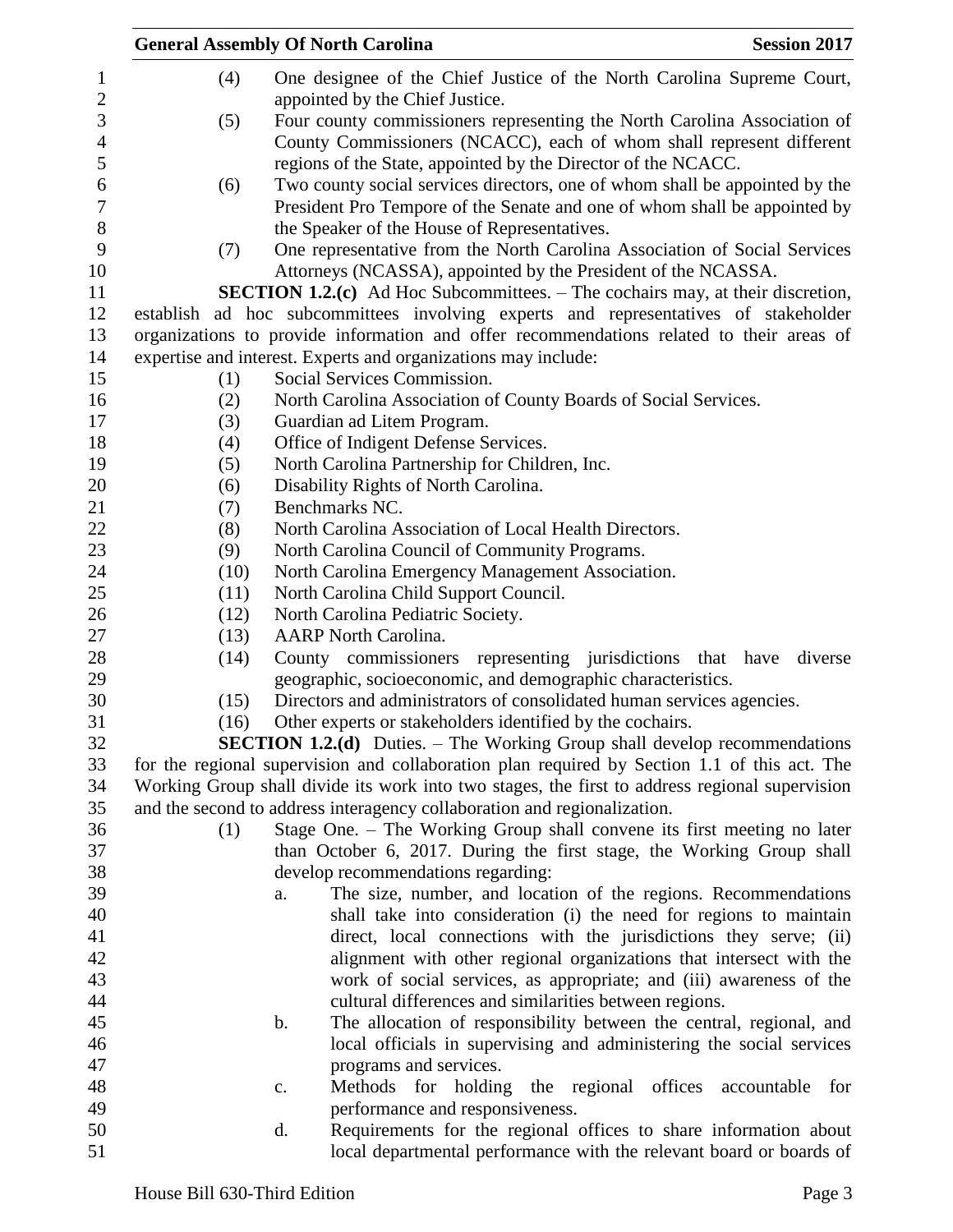|            |               | <b>General Assembly Of North Carolina</b>                             | <b>Session 2017</b>                                                                                                                                                                                                                                                                                                              |
|------------|---------------|-----------------------------------------------------------------------|----------------------------------------------------------------------------------------------------------------------------------------------------------------------------------------------------------------------------------------------------------------------------------------------------------------------------------|
|            | e.            | consolidated human services board.                                    | county commissioners, county or regional board of social services, or<br>Options for authorizing the board of county commissioners to                                                                                                                                                                                            |
|            | f.            | assuming control of service delivery pursuant to G.S. 108A-74.        | intervene in urgent situations to assume direct control of the<br>department of social services at the local level prior to the State<br>Any other issues related to regional supervision identified by the                                                                                                                      |
|            |               | cochairs.                                                             |                                                                                                                                                                                                                                                                                                                                  |
| (2)        |               | Stage Two. – During the second stage, the Working Group shall:        |                                                                                                                                                                                                                                                                                                                                  |
|            | a.            | administration of                                                     | Develop recommendations regarding legislative and regulatory<br>changes necessary to improve collaboration between counties in the<br>social services programs<br>and<br>services.<br>Recommendations shall address, at a minimum, information sharing,<br>conflicts of interest, and intercounty movement of people enrolled in |
|            |               | programs or receiving social services.                                |                                                                                                                                                                                                                                                                                                                                  |
|            | $\mathbf b$ . | Develop a vision for transitioning the                                | State<br>from<br><sub>a</sub><br>county-administered system to a regionally administered system. The                                                                                                                                                                                                                             |
|            |               |                                                                       | vision shall identify general benefits and challenges associated with                                                                                                                                                                                                                                                            |
|            |               | making such a transition.                                             |                                                                                                                                                                                                                                                                                                                                  |
|            |               | <b>SECTION 1.2.(e)</b> Reports. $-$                                   |                                                                                                                                                                                                                                                                                                                                  |
| (1)        |               |                                                                       | Stage One. – The Working Group shall submit a report to the Joint                                                                                                                                                                                                                                                                |
|            |               |                                                                       | Legislative Oversight Committee on Health and Human Services                                                                                                                                                                                                                                                                     |
|            |               |                                                                       | (Committee) and the Department at the conclusion of Stage One, which shall<br>be no later than April 15, 2018. After receiving the Stage One report, the                                                                                                                                                                         |
|            |               |                                                                       | Committee may terminate the Working Group if it concludes that the                                                                                                                                                                                                                                                               |
|            |               | Working Group is not making sufficient progress.                      |                                                                                                                                                                                                                                                                                                                                  |
| (2)        |               |                                                                       | Stage Two. – The Working Group shall submit a report to the Committee                                                                                                                                                                                                                                                            |
|            |               |                                                                       | and the Department at the conclusion of Stage Two, which shall be no later                                                                                                                                                                                                                                                       |
|            |               | than February 1, 2019.                                                |                                                                                                                                                                                                                                                                                                                                  |
|            |               |                                                                       | <b>SECTION 1.2.(f)</b> Role of the School of Government. – The School of Government<br>at the University of North Carolina at Chapel Hill shall assist the Working Group as follows:                                                                                                                                             |
| (1)        |               | Convene and facilitate meetings.                                      |                                                                                                                                                                                                                                                                                                                                  |
| (2)        |               | Provide necessary clerical and administrative support.                |                                                                                                                                                                                                                                                                                                                                  |
| (3)        |               | Prepare the Working Group reports.                                    |                                                                                                                                                                                                                                                                                                                                  |
| (4)        |               | Provide technical assistance, as appropriate.                         |                                                                                                                                                                                                                                                                                                                                  |
|            |               |                                                                       |                                                                                                                                                                                                                                                                                                                                  |
|            |               | <b>STATE'S SOCIAL SERVICES SYSTEM</b>                                 | PART II. REFORMING STATE SUPERVISION AND ACCOUNTABILITY OF THE                                                                                                                                                                                                                                                                   |
|            |               |                                                                       | <b>SECTION 2.1.(a)</b> Contract for Social Services Reform. – The Office of State                                                                                                                                                                                                                                                |
|            |               |                                                                       | Budget and Management, in consultation with the Department of Health and Human Services,                                                                                                                                                                                                                                         |
|            |               |                                                                       | shall develop and issue a request for proposal (RFP) no later than September 30, 2017, to                                                                                                                                                                                                                                        |
|            |               |                                                                       | contract with a third-party organization to develop a plan to reform the State supervision and                                                                                                                                                                                                                                   |
|            |               |                                                                       | accountability for the social services system, including child welfare, adult protective services                                                                                                                                                                                                                                |
|            |               |                                                                       | and guardianship, public assistance, and child support enforcement ("system reform"). In                                                                                                                                                                                                                                         |
|            |               | developing the system reform plan, the organization shall:            |                                                                                                                                                                                                                                                                                                                                  |
| (1)<br>(2) |               | Evaluate the role of the State in the social services system.         | Develop a new vision and strategic direction for the social services system,                                                                                                                                                                                                                                                     |
|            |               | including leadership and governance at the State and regional levels. |                                                                                                                                                                                                                                                                                                                                  |
| (3)        |               |                                                                       | Develop a plan for reforming the social services system in order to improve<br>outcomes for children and families, enhance State supervision of local social                                                                                                                                                                     |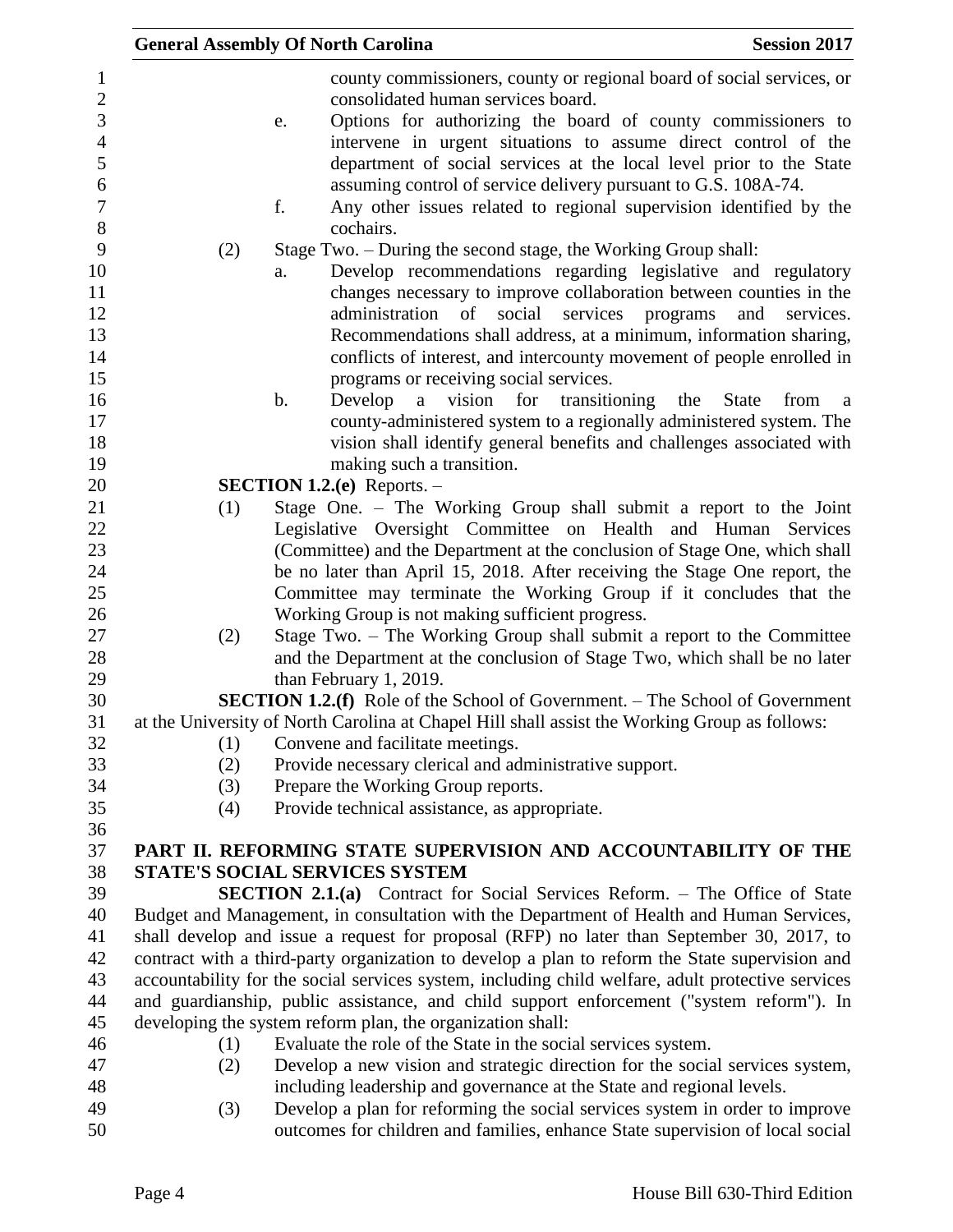|      | <b>General Assembly Of North Carolina</b>                                                                         | <b>Session 2017</b> |
|------|-------------------------------------------------------------------------------------------------------------------|---------------------|
|      | services administration, improve accountability for outcomes in social                                            |                     |
|      | services at the local, regional, and State levels.                                                                |                     |
| (4)  | Develop a plan for collection, analysis, and effective use of data by the                                         |                     |
|      | social services system.                                                                                           |                     |
| (5)  | Create a Social Services System Transparency and Wellness Dashboard                                               |                     |
|      | (Dashboard) as provided in subsection (c) of this section.                                                        |                     |
| (6)  | Develop a plan for consistent, standardized continuous quality improvement                                        |                     |
|      | (CQI) for social services at the State, regional, and county levels.                                              |                     |
| (7)  | Review policies and procedures to support and accelerate system reform,                                           |                     |
|      | focusing on sustainable change that will improve outcomes for children and                                        |                     |
|      | families.                                                                                                         |                     |
| (8)  | Provide<br>ongoing evaluation and oversight<br>of                                                                 | the<br>Department's |
|      | implementation of social services system reform.                                                                  |                     |
| (9)  | Develop a child welfare reform plan as specified in subsection (b) of this                                        |                     |
|      | section.                                                                                                          |                     |
| (10) | Comply with all applicable reporting and implementation requirements                                              |                     |
|      | specified in subsection (d) of this section.                                                                      |                     |
|      | In developing and implementing the social services system reform plan, the                                        |                     |
|      | organization shall engage the services of national technical advisors with broad expertise and                    |                     |
|      | experience in implementing large-scale, systemic social services reform. The national technical                   |                     |
|      | advisors may have specialized expertise in certain areas of social services, such as child                        |                     |
|      | welfare, adult services, public assistance, or child support enforcement.                                         |                     |
|      | <b>SECTION 2.1.(b)</b> Child Welfare Reform. - The contract with the third-party                                  |                     |
|      | organization required by subsection (a) of this section shall also require the organization to                    |                     |
|      | develop a child welfare reform plan that, at a minimum, makes recommendations regarding:                          |                     |
| (1)  | Child Protective Services (CPS), including the system for receiving reports                                       |                     |
|      | and investigating allegations of child abuse, neglect, or dependency.                                             |                     |
| (2)  | Preventive and in-home services that provide struggling families with                                             |                     |
|      | needed supports and treatment to prevent removal of the children from the                                         |                     |
|      | home.                                                                                                             |                     |
| (3)  | Child fatality oversight, including a review of the existing structure,                                           |                     |
|      | communication, and effectiveness of the Community Child Protection                                                |                     |
|      | Teams, the Child Fatality Prevention Team, and use of Citizen Review                                              |                     |
|      | Panels. Oversight shall also include identification of systemic problems in                                       |                     |
|      | the child welfare system that may increase risk of harm or death to a child                                       |                     |
|      | and implementation of timely and appropriate systemic reforms following a                                         |                     |
|      | child fatality.                                                                                                   |                     |
| (4)  | Placement of children in foster care and other out-of-home settings.                                              |                     |
| (5)  | Services provided to children, youth, and parents involved with child welfare                                     |                     |
|      | to achieve reunification of families.                                                                             |                     |
| (6)  | Efforts to achieve permanency for children either through reunification with                                      |                     |
|      | family, legal guardianship or custody, or adoption.                                                               |                     |
| (7)  | Provision of health care, mental health, and educational services to children                                     |                     |
|      | and families involved with the child welfare system.                                                              |                     |
| (8)  | Services provided to older youth in foster care and to those who have aged                                        |                     |
|      | out of foster care.                                                                                               |                     |
|      |                                                                                                                   |                     |
| (9)  | Strategies to ensure well-trained and adequately compensated staff to<br>improve performance and reduce turnover. |                     |
| (10) | Practice and implementation, including:                                                                           |                     |
|      | Ensuring a statewide, trauma-informed, culturally competent,<br>a.                                                |                     |
|      | family-centered practice framework.                                                                               |                     |
|      |                                                                                                                   |                     |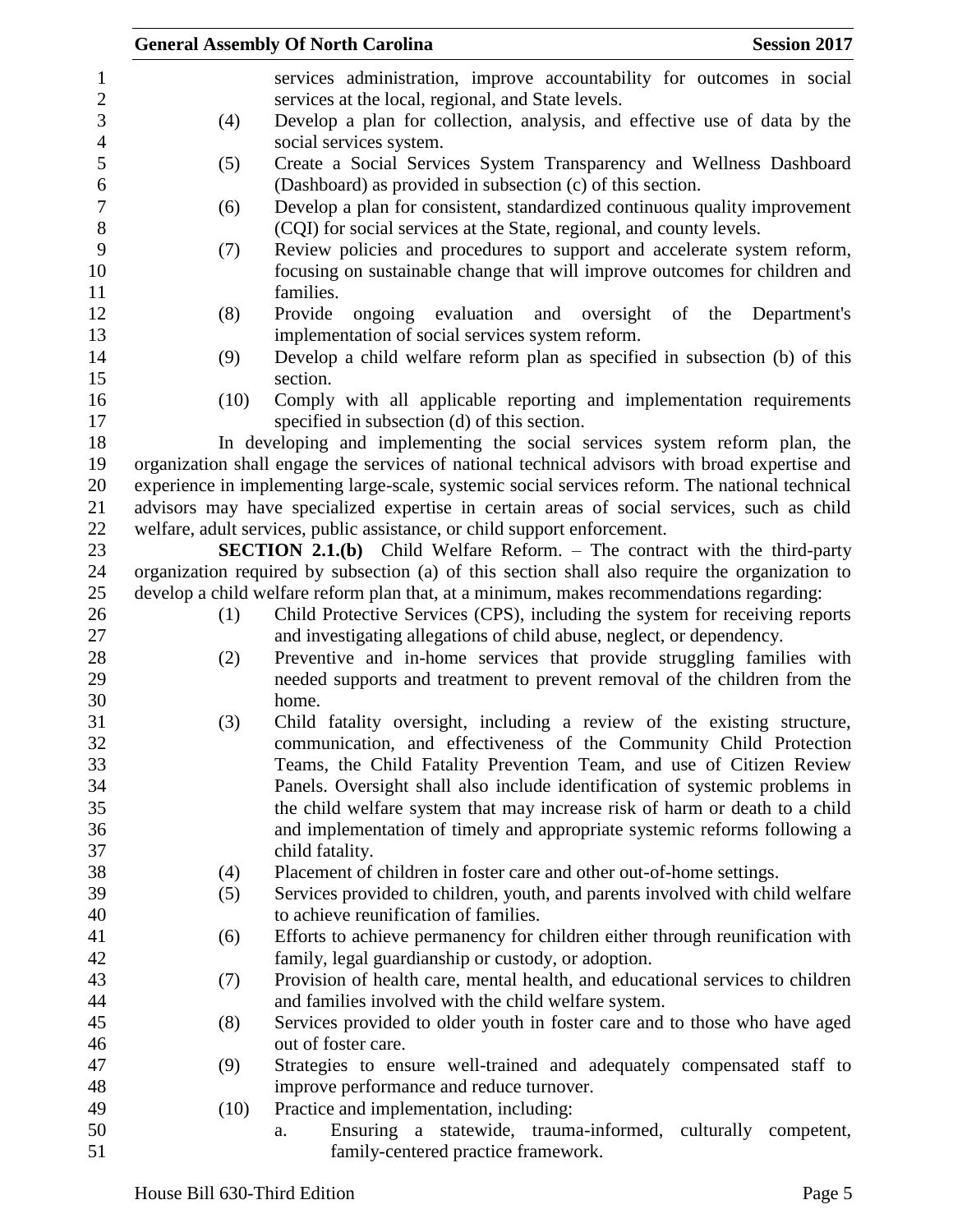|     |               | <b>General Assembly Of North Carolina</b>                                                        | <b>Session 2017</b>       |
|-----|---------------|--------------------------------------------------------------------------------------------------|---------------------------|
|     | $\mathbf b$ . | Incorporating<br>evidence-based<br>practices,<br>more                                            | including                 |
|     |               | evidence-informed prevention services designed to reduce the                                     |                           |
|     |               | number of children entering foster care.                                                         |                           |
|     | c.            | expectations regarding<br>Specifying                                                             | professional development, |
|     |               | training, and performance standards.                                                             |                           |
|     | d.            | Eliminating unnecessary barriers to licensing foster care and                                    |                           |
|     |               | therapeutic foster care families to ensure an adequate supply of                                 |                           |
|     |               | qualified families.                                                                              |                           |
|     | e.            | Improving provider and foster parent feedback loops. For purposes of                             |                           |
|     |               | this sub-subdivision, "feedback loops" refers to a situation in which a                          |                           |
|     |               | portion of the output of a situation is used for new input.                                      |                           |
|     | f.            | Performing time use and salary surveys for Division of Social                                    |                           |
|     |               | Services staff.                                                                                  |                           |
|     | g.            | Promoting relationship building across agencies and providers.                                   |                           |
|     | h.            | Implementing family supports for adoptions, which includes (i)                                   |                           |
|     |               | collecting data on the incidence of disrupted adoptions and unlawful                             |                           |
|     |               | transference of children in North Carolina, (ii) the outcomes for                                |                           |
|     |               | children and families associated with disrupted adoptions, and (iii)                             |                           |
|     |               | the provision of supports needed to assist families at risk of                                   |                           |
|     |               | disruption in order to keep those families together.                                             |                           |
|     | i.            | Maintaining sibling groups, in accordance with the "Fostering                                    |                           |
|     |               | Connections to Success and Increasing Adoptions Act of 2008."                                    |                           |
|     | j.            | Developing a statewide, standardized functional protocol to be used                              |                           |
|     |               | for case planning, service referrals, and enhancing executive-level                              |                           |
|     |               | decision making around resource allocation and other system reform                               |                           |
|     |               | efforts.                                                                                         |                           |
|     |               | <b>SECTION 2.1.(c)</b> In developing the child welfare components of the reform plan             |                           |
|     |               | pursuant to this section, the organization shall do each of the following:                       |                           |
| (1) |               | Ensure the plan complies with the requirements of the federal Child and                          |                           |
|     |               | Family Services Review Program Improvement Plan effective January 1,                             |                           |
|     | 2017.         |                                                                                                  |                           |
| (2) |               | Consult regularly with the Social Service Regional Supervision and                               |                           |
|     |               | Collaboration Working Group and offer recommendations appropriate to                             |                           |
|     |               | align the goals and direction for both efforts.                                                  |                           |
| (3) |               | Review the program for corrective action under G.S. 108A-74, as amended                          |                           |
|     |               | by Part III of this act, and offer any recommendations necessary to align the                    |                           |
|     |               | corrective action program with the child welfare reform plan.                                    |                           |
|     |               | <b>SECTION 2.1.(d)</b> The social services reform effort described in this section shall         |                           |
|     |               | also include the creation of a Social Services System Transparency and Wellness Dashboard        |                           |
|     |               | (Dashboard) that will collect data from the North Carolina Families Accessing Services through   |                           |
|     |               | Technology (NC FAST) system. The Dashboard shall serve as a report card and include regular      |                           |
|     |               | reports of the components of social services including, at a minimum, child welfare, adult       |                           |
|     |               | services, public assistance, and child support enforcement. The Dashboard shall be               |                           |
|     |               | continuously updated to allow for monitoring by State leadership, staff and families involved in |                           |
|     |               | the social services system, and the general public to ensure maximum accountability and          |                           |
|     |               | transparency and the effective and efficient use of social services and funds. The Department of |                           |
|     |               | Health and Human Services shall work closely with the organization to identify available data    |                           |
|     |               | sources to include in the Dashboard for the relevant programs. With respect to child welfare     |                           |
|     |               | specifically, the Dashboard shall address the data issues highlighted in the Child and Family    |                           |
|     |               | Services Review (CFSR) and the North Carolina Statewide Child Protective Services                |                           |
|     |               | Evaluation of the State's Child Protective Services system dated March 1, 2016, to ensure the    |                           |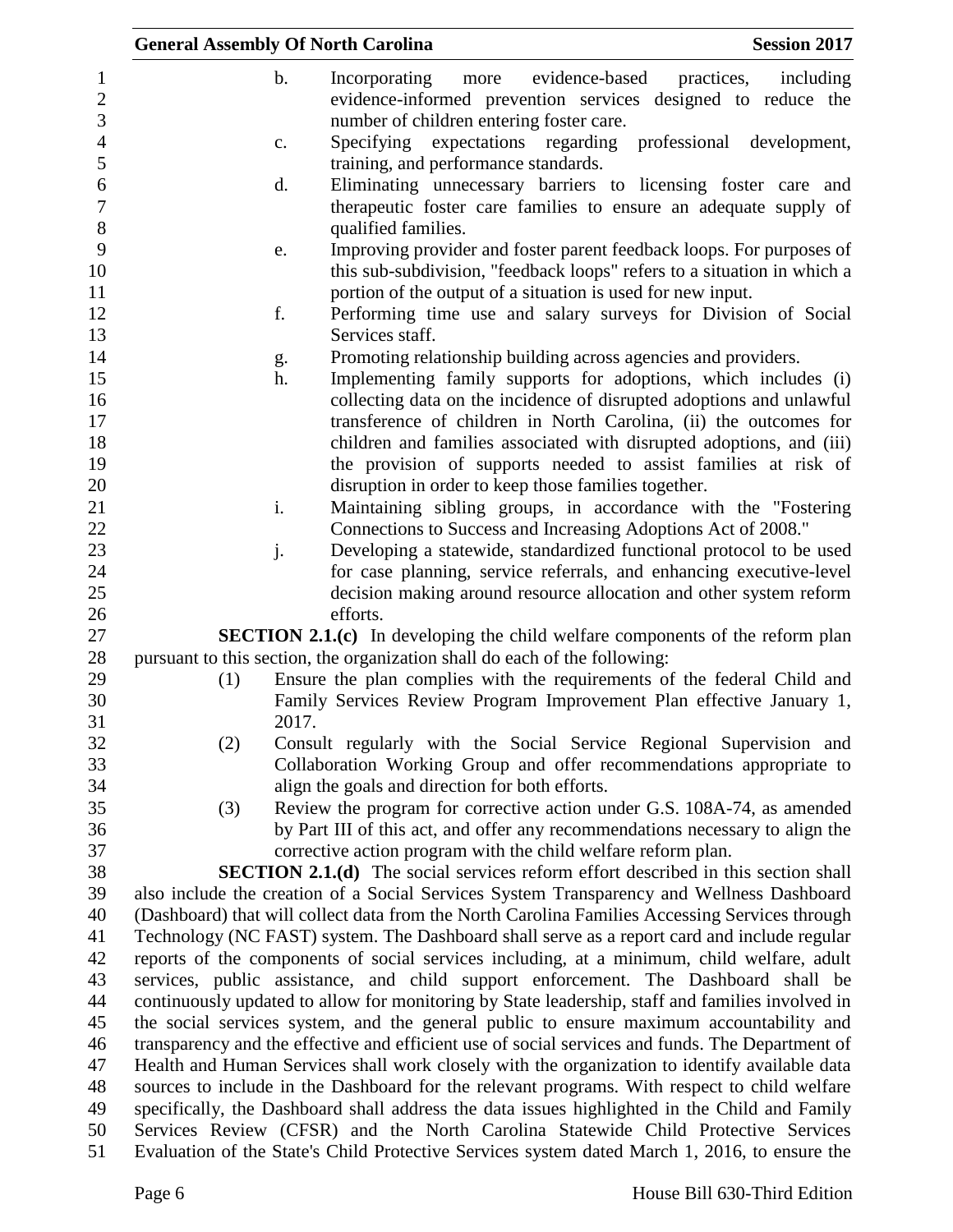provision of accurate federal reporting and improved case management, continuous quality improvement (CQI), and overall improved outcomes for children and families. The data from the Dashboard shall be readily available on the Department's Web site. For purposes of this subsection, the term "Dashboard" means a standard set of performance and outcome metrics that indicate how effectively the components of the social services system are working.

occur:

**SECTION 2.1.(e)** The following reporting and implementation requirements shall occur: (1) The Office of State Budget and Management (OSBM) shall report to the Joint Legislative Oversight Committee on Health and Human Services (Committee) upon hiring an organization as required by subsection (a) of

- this section to develop the social services reform plan pursuant to this 12 section. (2) OSBM shall include in the contract clear direction that time is of the essence and failure to perform within the required time line constitutes breach of contract. OSBM shall also include a provision in the contract authorizing it 16 to terminate the contract without financial penalty to the State if OSBM, in consultation with the Committee, determines that progress on development of the child welfare reform plan is unsatisfactory.
- (3) The organization shall submit a preliminary report to the Committee no later than 180 days after the contract is finalized. The preliminary report shall set forth the progress made on developing the reform plan and the objectives for 22 the subsequent 180 days. After that preliminary report is submitted, the organization shall submit bimonthly reports to Committee on the progress of development and implementation of the child welfare reform plan.
- (4) The Department shall submit preliminary recommendations to the Committee no later than October 1, 2018, regarding legislative changes necessary to implement the reform plan developed by the organization. After the preliminary report is submitted, the Department may submit additional reports to the Committee identifying additional legislative changes that are necessary to implement the reform plan as it is further developed and implemented.
- 

**SECTION 2.2.** This part becomes effective July 1, 2017.

# **PART III. LOCAL DSS WRITTEN AGREEMENTS; CORRECTIVE ACTION; STATE INTERVENTION**

- **SECTION 3.1.(a)** G.S. 108A-74 reads as rewritten:
- "**§ 108A-74. County departments required to enter into annual written agreement for all social services programs other than medical assistance; County department failure to provide child welfare services; State intervention in or control of child welfare service delivery.**

 (a) Notwithstanding any other provision of law to the contrary, the Secretary of Health and Human Services may take action in accordance with this section to ensure the delivery of child welfare services in accordance with State laws and applicable rules. As used in this section, the terms:

- (1) "County department of social services" also means the consolidated human services agency, whichever applies;
- (2) "County director of social services" also means the human services director, whichever applies; and
- (3) "County board of social services" also means the consolidated human services board, whichever applies.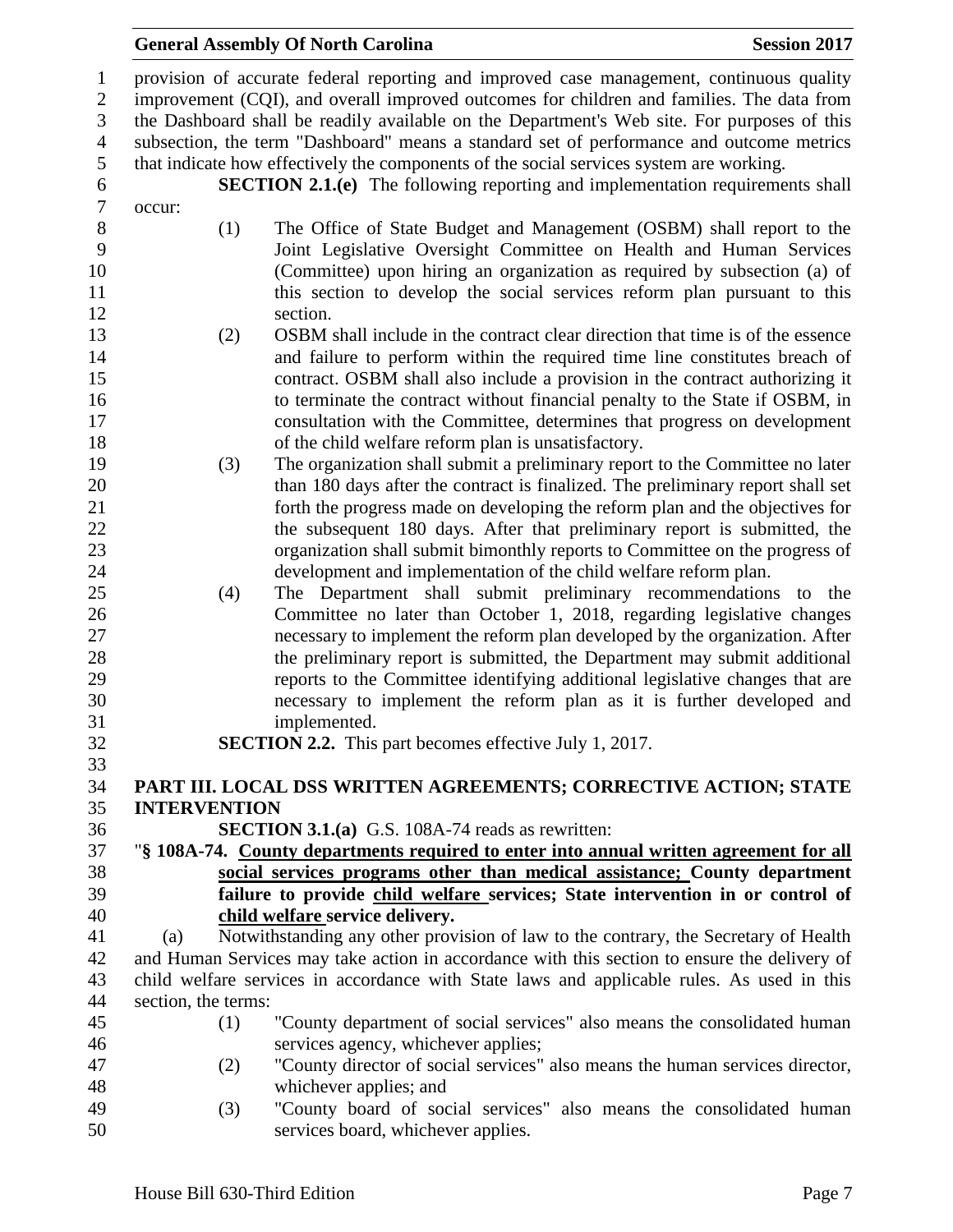|                                | <b>General Assembly Of North Carolina</b>                                                                                                                                                              | <b>Session 2017</b> |
|--------------------------------|--------------------------------------------------------------------------------------------------------------------------------------------------------------------------------------------------------|---------------------|
| $\left(4\right)$               | "Child welfare services or program" means protective, foster care, and                                                                                                                                 |                     |
|                                | adoption services related to juveniles alleged to be abused, neglected, or                                                                                                                             |                     |
|                                | dependent as required by Chapter 7B of the General Statutes.                                                                                                                                           |                     |
| (5)                            | "Social services programs other than medical assistance" means social                                                                                                                                  |                     |
|                                | services and public assistance programs established in this Chapter other                                                                                                                              |                     |
|                                | than the medical assistance program (Part 6 of Article 2 of this Chapter).                                                                                                                             |                     |
|                                | This includes, but is not limited to, child welfare programs, adult protective                                                                                                                         |                     |
|                                | services, guardianship services for adults, and programs of public assistance                                                                                                                          |                     |
|                                | established in this Chapter. It also includes the child support enforcement                                                                                                                            |                     |
|                                | program, as established in Article 9 of Chapter 110 of the General Statutes.                                                                                                                           |                     |
| $\left( a1\right)$             | Beginning in fiscal year 2018-2019, the Secretary shall require all departments of                                                                                                                     |                     |
|                                | social services to enter into a written agreement each year that specifies mandated performance                                                                                                        |                     |
|                                | requirements and administrative responsibilities with regard to all social services programs                                                                                                           |                     |
| other than medical assistance. |                                                                                                                                                                                                        |                     |
|                                |                                                                                                                                                                                                        |                     |
| (1)                            | When possible, the mandated performance requirements shall be based upon<br>standardized metrics utilizing reliable data.                                                                              |                     |
| (2)                            | The administrative responsibilities shall address, at a minimum, staff                                                                                                                                 |                     |
|                                | training, data submission to the Department, and communication with the                                                                                                                                |                     |
|                                |                                                                                                                                                                                                        |                     |
|                                | Department.                                                                                                                                                                                            |                     |
| (3)                            | The written agreement may be standardized or may be tailored to address                                                                                                                                |                     |
|                                | issues in specific jurisdictions.                                                                                                                                                                      |                     |
| $\left(4\right)$               | The written agreement shall authorize the Department to withhold State and                                                                                                                             |                     |
|                                | federal funds in the event the department fails to satisfy mandated                                                                                                                                    |                     |
| (b)                            | performance requirements or comply with the terms of the agreement.                                                                                                                                    |                     |
|                                | If the Secretary of Health and Human Services determines that a county department                                                                                                                      |                     |
|                                | of social services is not providing child protective services, foster care services, or adoption                                                                                                       |                     |
|                                | services in accordance with State law and with applicable rules adopted by the Social Services                                                                                                         |                     |
|                                | Commission, or fails to demonstrate reasonable efforts to do so, then the Secretary, after                                                                                                             |                     |
|                                | providing written notification of intent to the county director of social services, to the chair of<br>the county board of commissioners, and to the chair of the county board of social services, and |                     |
|                                |                                                                                                                                                                                                        |                     |
|                                | after providing them with an opportunity to be heard, may intervene in the particular service or                                                                                                       |                     |
|                                | services in question. Intervention includes, but is not limited to, the following activities:                                                                                                          |                     |
| (1)                            | Sending staff of the Department of Health and Human Services to the county                                                                                                                             |                     |
|                                | department of social services to provide technical assistance and to monitor                                                                                                                           |                     |
|                                | the services being provided;                                                                                                                                                                           |                     |
| (2)                            | Establishing a corrective plan of action to correct inappropriate policies and                                                                                                                         |                     |
|                                | procedures; and                                                                                                                                                                                        |                     |
| (3)                            | Advising county personnel as to appropriate policies and procedures.                                                                                                                                   |                     |
|                                | If within 60 days of completion of the intervention activities, the Secretary finds that the                                                                                                           |                     |
|                                | county department of social services is not providing in accordance with State laws and                                                                                                                |                     |
|                                | applicable rules the particular service or services for which intervention was initiated, or has                                                                                                       |                     |
|                                | not demonstrated reasonable efforts to do so, the Secretary shall withhold State and federal                                                                                                           |                     |
|                                | child welfare services administrative funds until the particular service or services are provided                                                                                                      |                     |
|                                | in accordance with State laws and applicable rules.                                                                                                                                                    |                     |
| (c)                            | If the Secretary determines that a county department of social services is not                                                                                                                         |                     |
|                                | providing child protective, foster care, or adoption services in accordance with State law and                                                                                                         |                     |
|                                | with applicable rules adopted by the Social Services Commission, or fails to demonstrate                                                                                                               |                     |
|                                | reasonable efforts to do so, and the failure to provide the services poses a substantial threat to                                                                                                     |                     |
|                                | the safety and welfare of children in the county who receive or are eligible to receive the                                                                                                            |                     |
|                                | services, then the Secretary, after providing written notification of intent to the chair of the                                                                                                       |                     |
|                                | county board of commissioners, to the chair of the county board of social services, and to the                                                                                                         |                     |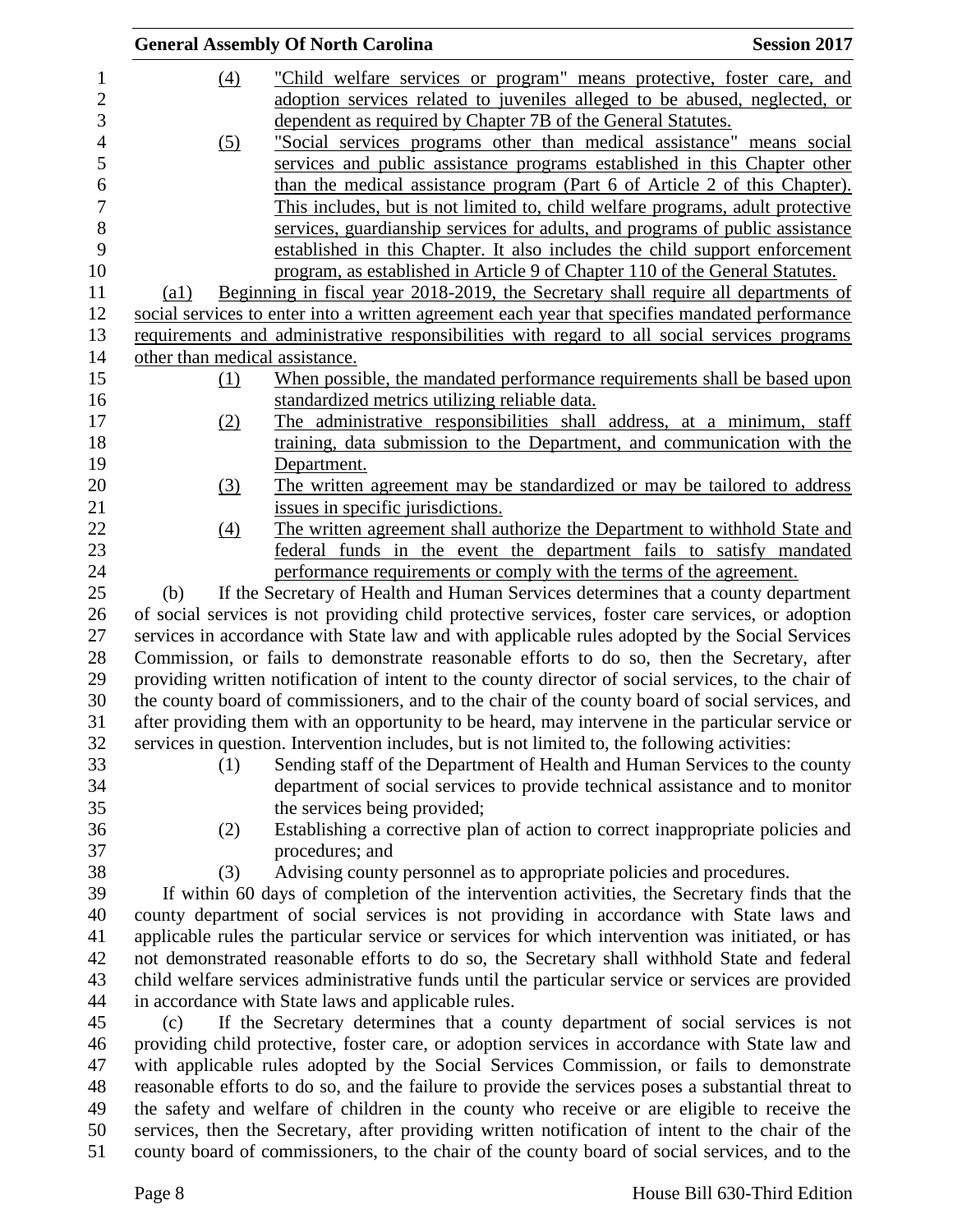county director of social services, and after providing them with an opportunity to be heard, shall withhold funding for the particular service or services in question and shall ensure the provision of these services through contracts with public or private agencies or by direct operation by the Department of Health and Human Services.

 (d) In the event that the Secretary assumes control of service delivery pursuant to subsection (c) of this section, the county director of social services shall be divested of all service delivery powers conferred upon the director by G.S. 108A-14 and other applicable State law as the powers pertain to the services in question. Upon assumption of control of service delivery, the Secretary may assign any of the powers and duties of the county director of social services to the Director of the Division of Social Services of the Department of Health and Human Services or to a contractor as the Secretary deems necessary and appropriate to continue the provision of the services in the county.

 (e) In the event the Secretary takes action under this section, the Department of Health and Human Services shall, in conjunction with the county board of commissioners, the county board of social services, and the county director of social services develop and implement a corrective plan of action. The Department of Health and Human Services shall also keep the chair of the county board of commissioners, the chair of the county board of social services, and the county director of social services informed of any ongoing concerns or problems with the delivery of the services in question.

 (f) Upon the Secretary taking action pursuant to subsection (c) of this section, county funding of the services in question shall continue and at no time during the period of time that the Secretary is taking action shall a county withdraw funds previously obligated or appropriated for the services. Upon the Secretary's assumption of the control of service delivery, the county shall also pay the nonfederal share of any additional cost that may be incurred to operate the services in question at the level necessary to comply fully with State law and Social Services Commission rules.

 (g) During the period of time that the Secretary is taking action pursuant to subsection (c) of this section, the Department of Health and Human Services shall work with the county board of commissioners, the county board of social services, and the county director of social services, to enable service delivery to be returned to the county if and when the Secretary has determined that services can be provided by the county in accordance with State law and applicable rules."

 **SECTION 3.1.(b)** This section becomes effective upon ratification and applies to written agreements required pursuant to G.S. 108A-74(a1) for fiscal years 2018-2019 and 2019-2020.

**SECTION 3.2.(a)** Effective March 1, 2020, G.S. 108A-74 reads as rewritten:

"**§ 108A-74. County Local departments required to enter into annual written agreement** 

- -
	-

# **for all social services programs other than medical assistance; County Local department failure to provide child welfare services;comply with the written agreement or applicable law; corrective action; State intervention in or control of child welfare service delivery.**

 (a) Notwithstanding any other provision of law to the contrary, the Secretary of Health 43 and Human Services may take action in accordance with this section to ensure the delivery of child welfare services in accordance with State laws and applicable rules. As used in this section, the terms:following definitions shall apply:

 (1) "County department of social services" also means the Department of social services. – The department responsible for administration of the social services and programs of public assistance in a county. It includes a county department of social services, a consolidated human services agency, department or a regional social services department, whichever applies; applies.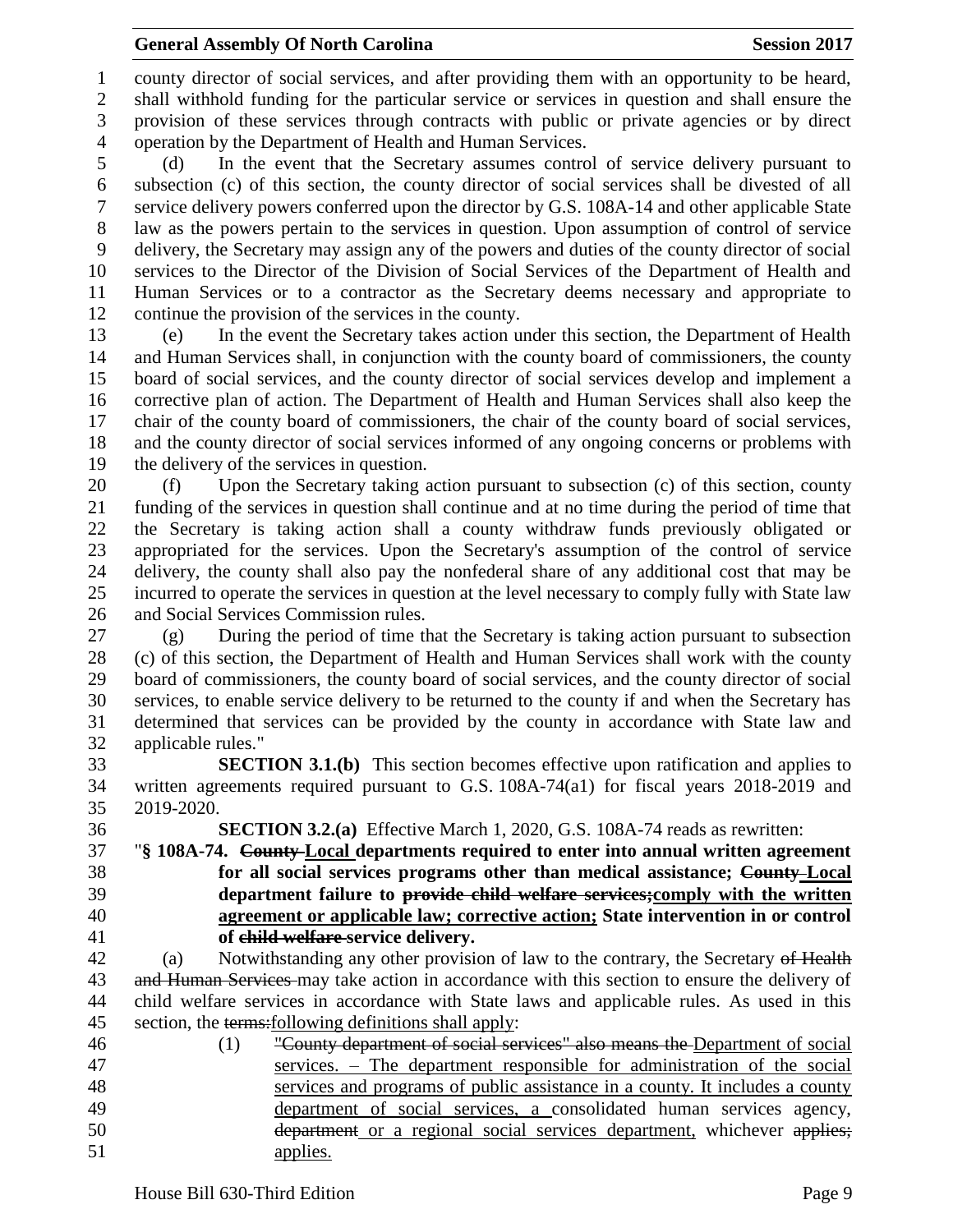|                           |                   | <b>General Assembly Of North Carolina</b>                                                       | <b>Session 2017</b> |
|---------------------------|-------------------|-------------------------------------------------------------------------------------------------|---------------------|
|                           | (2)               | "County director of social services" also means the Director of social                          |                     |
|                           |                   | services. – The person responsible for managing and administering the                           |                     |
|                           |                   | department of social services, including a county social services director, a                   |                     |
|                           |                   | regional social services director, or a human services director, whichever                      |                     |
|                           |                   | applies; and applies.                                                                           |                     |
|                           | (3)               | "County board of social services" also means the Board of social services. -                    |                     |
|                           |                   | The governing body responsible for oversight of the department of social                        |                     |
|                           |                   | services, including a regional board of social services, a consolidated human                   |                     |
|                           |                   | services board, or a board of county commissioners that has assumed the                         |                     |
|                           |                   | powers and duties of a social services governing board pursuant to                              |                     |
|                           |                   | $G.S. 153A-77(a)$ , whichever applies.                                                          |                     |
|                           | (4)               | "Child welfare services or program" means protective, Child welfare services                    |                     |
|                           |                   | or program. - Protective, foster care, and adoption services related to                         |                     |
|                           |                   | juveniles alleged to be abused, neglected, or dependent as required by                          |                     |
|                           |                   | Chapter 7B of the General Statutes.                                                             |                     |
|                           | (5)               | "Social services programs other than medical assistance" means social Social                    |                     |
|                           |                   | services programs other than medical assistance. $-$ Social services and public                 |                     |
|                           |                   | assistance programs established in this Chapter other than the medical                          |                     |
|                           |                   | assistance program (Chapter 108A, Article 2, Part 6). This includes, but is                     |                     |
|                           |                   | not limited to, child welfare programs, adult protective services,                              |                     |
|                           |                   | guardianship services for adults, and programs of public assistance                             |                     |
|                           |                   | established in Chapter 108A. It also includes the child support enforcement                     |                     |
|                           |                   | program, as established in Chapter 110, Article 9.                                              |                     |
| $\left(\mathrm{a}\right)$ |                   | Beginning in fiscal year 2018-19, the Secretary shall require all departments of                |                     |
|                           |                   | social services to enter into a written agreement each year that specifies mandated performance |                     |
|                           |                   | requirements and administrative responsibilities with regard to all social services programs    |                     |
|                           |                   | other than medical assistance.                                                                  |                     |
|                           | $\bigoplus$       | When possible, the mandated performance requirements shall be based upon                        |                     |
|                           |                   | standardized metrics utilizing reliable data.                                                   |                     |
|                           | (2)               | The administrative responsibilities shall address, at a minimum, staff                          |                     |
|                           |                   | training, data submission to the Department, and communication with the                         |                     |
|                           |                   | Department.                                                                                     |                     |
|                           | $\left(3\right)$  | The written agreement may be standardized or may be tailored to address                         |                     |
|                           |                   | issues in specific jurisdictions.                                                               |                     |
|                           | (4)               | The written agreement shall authorize the Department to withhold state and                      |                     |
|                           |                   | federal funds in the event the department fails to satisfy mandated                             |                     |
|                           |                   | performance requirements or comply with the terms of the agreement.                             |                     |
| (a2)                      |                   | The Secretary shall require all departments of social services to enter into a written          |                     |
|                           |                   | agreement each year that specifies mandated performance requirements and administrative         |                     |
|                           |                   | responsibilities with regard to all social services programs other than medical assistance.     |                     |
|                           | $\Omega$          | The mandated performance requirements shall be based upon standardized                          |                     |
|                           |                   | metrics utilizing data and outcome measures derived from the Social                             |                     |
|                           |                   | Services System Transparency and Wellness Dashboard and other reliable                          |                     |
|                           |                   | data sources.                                                                                   |                     |
|                           | (2)               | The administrative responsibilities shall address, at a minimum, staff                          |                     |
|                           |                   | training, data submission to the Department, and communication with the                         |                     |
|                           |                   | Department.                                                                                     |                     |
|                           | $\left(3\right)$  | The written agreement may be standardized or may be tailored to address                         |                     |
|                           |                   | issues in specific jurisdictions.                                                               |                     |
|                           | $\underline{(4)}$ | The written agreement shall authorize the Department to withhold State or                       |                     |
|                           |                   | federal funds in the event the department fails to satisfy mandated                             |                     |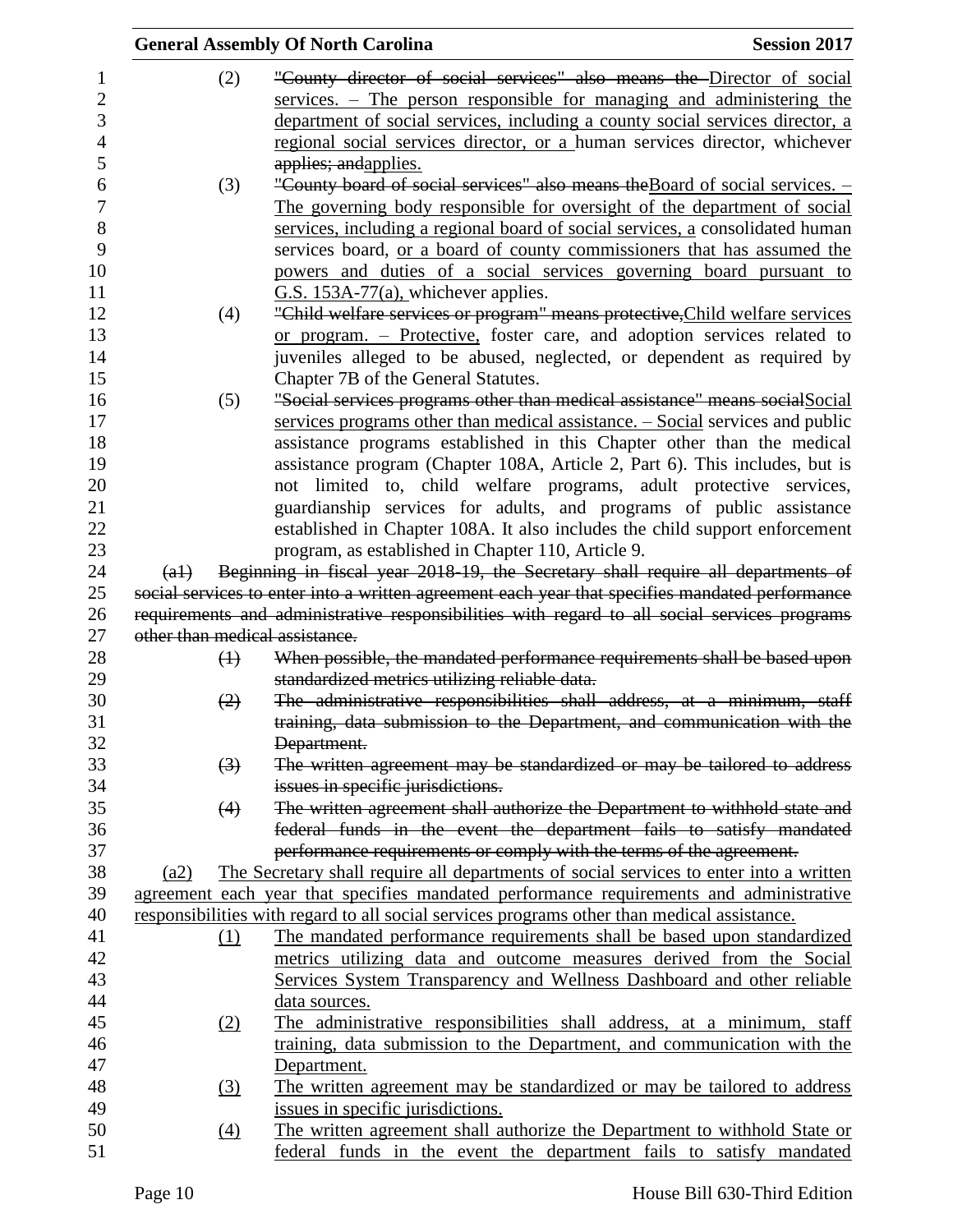|                |                    | <b>General Assembly Of North Carolina</b>                                                           | <b>Session 2017</b> |
|----------------|--------------------|-----------------------------------------------------------------------------------------------------|---------------------|
| $\mathbf{1}$   |                    | performance requirements or comply with the terms of the agreement or                               |                     |
| $\overline{2}$ |                    | applicable law.                                                                                     |                     |
| $\mathfrak{Z}$ | (a3)               | If a department of social services fails to comply with the terms of the written                    |                     |
| $\overline{4}$ |                    | agreement or applicable law for three consecutive months or for five months within any              |                     |
| 5              |                    | consecutive 12-month period, the Secretary and the department of social services shall enter        |                     |
| 6              |                    | into a joint corrective action plan within 60 working days. The Secretary may also require a        |                     |
| $\tau$         |                    | corrective action plan more quickly in urgent circumstances, regardless of whether the              |                     |
| 8              |                    | circumstances are directly related to a mandated performance requirement specified in the           |                     |
| 9              | written agreement. |                                                                                                     |                     |
| 10             | (a4)               | The corrective action plan shall include each of the following components:                          |                     |
| 11             | (1)                | The duration of the joint corrective action plan, not to exceed 12 months. If                       |                     |
| 12             |                    | the Secretary determines that the department of social services has not                             |                     |
| 13             |                    | shown measurable progress within six months, the Secretary may summarily                            |                     |
| 14             |                    | conclude that the department of social services has failed to successfully                          |                     |
| 15             |                    | complete the joint corrective plan and may proceed with steps necessary to                          |                     |
| 16             |                    | temporarily assume administrative responsibilities of the department of                             |                     |
| 17             |                    | social services. If the Secretary determines the department of social services                      |                     |
| 18             |                    | has shown measurable progress within six months, the Secretary may extend                           |                     |
| 19             |                    | the joint corrective action plan by six months, but in no case shall a joint                        |                     |
| 20             |                    | corrective action plan exceed 18 months.                                                            |                     |
| 21             | (2)                | The performance requirements for the department of social services that                             |                     |
| 22             |                    | constitute successful completion of the joint corrective action plan.                               |                     |
| 23             | (3)                | A schedule and plan for providing updates to the social services board                              |                     |
| 24             |                    | regarding the department's progress implementing the corrective action plan.                        |                     |
| 25             | (4)                | An acknowledgement that failure to successfully complete the joint                                  |                     |
| 26             |                    | corrective action plan shall result in temporary assumption of all or part of                       |                     |
| 27             |                    | the department of social services administration.                                                   |                     |
| 28             | (b)                | If the Secretary of Health and Human Services determines that a county-department                   |                     |
| 29             |                    | of social services is not providing child protective services, foster care services, or adoption    |                     |
| 30             |                    | services in accordance with State law and with applicable rules adopted by the Social Services      |                     |
| 31             |                    | Commission, or fails to demonstrate reasonable efforts to do so, has failed to successfully         |                     |
| 32             |                    | complete the joint corrective action plan, then the Secretary, after providing written notification |                     |
| 33             |                    | of intent to the county director of social services, to the chair of the county board of            |                     |
| 34             |                    | commissioners, and to the chair of the county board of social services, and after providing them    |                     |
| 35             |                    | with an opportunity to be heard, may intervene in the particular service or services in question.   |                     |
| 36             |                    | Intervention includes, but is not limited to, the following activities: Secretary shall give the    |                     |
| 37             |                    | board of county commissioners, the department of social services, the county manager, and the       |                     |
| 38             |                    | board of social services at least 30 days' notice that the Secretary, through the appropriate       |                     |
| 39             |                    | regional social services office, intends to temporarily assume all or part of the department's      |                     |
| 40             |                    | socials services administration in accordance with subsection (c) of this section. In a regional    |                     |
| 41             |                    | department of social services, notice shall be provided to boards of county commissioners and       |                     |
| 42             |                    | county managers for all counties served by the region.                                              |                     |
| 43             | $\bigoplus$        | Sending staff of the Department of Health and Human Services to the county                          |                     |
| 44             |                    | department of social services to provide technical assistance and to monitor                        |                     |
| 45             |                    | the services being provided;                                                                        |                     |
| 46             | (2)                | Establishing a corrective plan of action to correct inappropriate policies and                      |                     |
| 47             |                    | procedures; and                                                                                     |                     |
| 48             | $\left(3\right)$   | Advising county personnel as to appropriate policies and procedures.                                |                     |
| 49             |                    | If within 60 days of completion of the intervention activities, the Secretary finds that the        |                     |
| 50             |                    | county department of social services is not providing in accordance with State laws and             |                     |
| 51             |                    | applicable rules the particular service or services for which intervention was initiated, or has    |                     |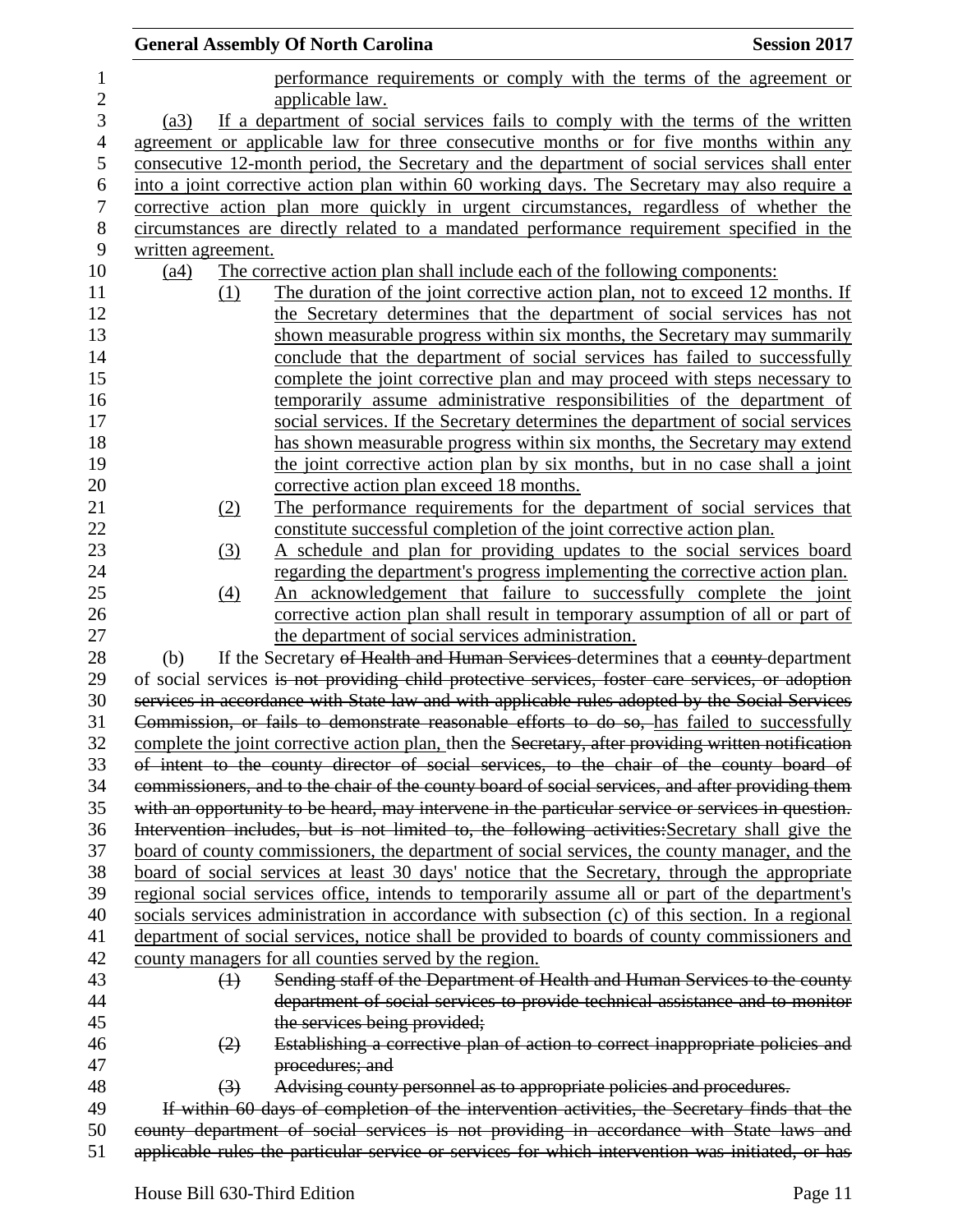| $\mathbf{1}$   |                                                                                              | not demonstrated reasonable efforts to do so, the Secretary shall withhold State and federal                                                  |  |
|----------------|----------------------------------------------------------------------------------------------|-----------------------------------------------------------------------------------------------------------------------------------------------|--|
| $\overline{2}$ |                                                                                              | child welfare services administrative funds until the particular service or services are provided                                             |  |
| 3              | in accordance with State laws and applicable rules.                                          |                                                                                                                                               |  |
| $\overline{4}$ | (c) If the Secretary determines that a county department of social services is not providing |                                                                                                                                               |  |
| 5              |                                                                                              | child protective, foster care, or adoption services in accordance with State law and with                                                     |  |
| 6              |                                                                                              | applicable rules adopted by the Social Services Commission, or fails to demonstrate reasonable                                                |  |
| 7              |                                                                                              | efforts to do so, and the failure to provide the services poses a substantial threat to the safety                                            |  |
| 8              |                                                                                              | and welfare of children in the county who receive or are eligible to receive the services, then                                               |  |
| 9              |                                                                                              | the Secretary, after providing written notification of intent to the chair of the county board of                                             |  |
| 10             |                                                                                              | commissioners, to the chair of the county board of social services, and to the county director of                                             |  |
| 11             |                                                                                              | social services, and after providing them with an opportunity to be heard, shall withhold                                                     |  |
| 12             |                                                                                              | funding for the particular service or services in question and shall ensure the provision of these                                            |  |
| 13             |                                                                                              | services through contracts with public or private agencies or by direct operation by the                                                      |  |
| 14             |                                                                                              | Department of Health and Human Services. Notwithstanding any provision of law to the                                                          |  |
| 15             |                                                                                              | contrary, if a department of social services fails to successfully complete its joint corrective                                              |  |
| 16             |                                                                                              | action plan, the Secretary shall direct the appropriate regional office to, within 30 calendar                                                |  |
| 17             |                                                                                              | days, temporarily assume all or part of the department's social services administration upon                                                  |  |
| 18             |                                                                                              | giving notice as required by subsection (b) of this section. During the period the Secretary                                                  |  |
| 19             |                                                                                              | assumes administration of the social services program, the following shall occur:                                                             |  |
| 20             | (1)                                                                                          | The Secretary, through the appropriate regional office, shall administer all or                                                               |  |
| 21             |                                                                                              | part of the social services program in a county or region. Administration by                                                                  |  |
| 22             |                                                                                              | the Secretary may include direct operation by the Department, including                                                                       |  |
| 23             |                                                                                              | supervision of program staff or contracts for operation, to the extent                                                                        |  |
| 24             |                                                                                              | permitted by federal law.                                                                                                                     |  |
| 25             | (2)                                                                                          | The department of social services shall be divested of administrative                                                                         |  |
| 26             |                                                                                              | authority for any component of the program the Secretary assumes.                                                                             |  |
| 27             | (3)                                                                                          | The director of social services shall be divested of all service delivery                                                                     |  |
| 28             |                                                                                              | powers conferred upon the director by G.S. 108A-14 and other applicable                                                                       |  |
| 29             |                                                                                              | State law as it pertains to the programs or services to be assumed. The                                                                       |  |
| 30             |                                                                                              | Secretary may assign any of the powers and duties of the director of social                                                                   |  |
| 31             |                                                                                              | services to an employee of the Department or a contractor, as the Secretary                                                                   |  |
| 32             |                                                                                              | deems necessary and appropriate to continue the provision of services in the                                                                  |  |
| 33             |                                                                                              | county. If the local director of social services has delegated any authority to                                                               |  |
| 34             |                                                                                              | staff pursuant to G.S. 108A-14(b), delegated authority shall remain in effect                                                                 |  |
| 35             |                                                                                              | until the Secretary, or the Secretary's designee, specifically revokes the                                                                    |  |
| 36             |                                                                                              | delegation.                                                                                                                                   |  |
| 37             | $\left(4\right)$                                                                             | The Secretary shall direct and oversee the expenditure of all funding for the                                                                 |  |
| 38             |                                                                                              | administration of the components of the program assumed by the Secretary.                                                                     |  |
| 39             | (5)                                                                                          | The department of social services shall not withdraw funds previously                                                                         |  |
| 40             |                                                                                              | obligated or appropriated for program administration and services. The                                                                        |  |
| 41             |                                                                                              | department of social services shall continue to pay the county's or region's                                                                  |  |
| 42             |                                                                                              | nonfederal share for the program services and administration.                                                                                 |  |
| 43             |                                                                                              | The Secretary shall work with the department of social services to develop a                                                                  |  |
| 44             | $\underline{(6)}$                                                                            | plan for the department to resume program administration.                                                                                     |  |
| 45             |                                                                                              |                                                                                                                                               |  |
| 46             | (7)                                                                                          | The Secretary shall inform the appropriate board or boards of county<br>commissioners, the county manager or managers, the director of social |  |
| 47             |                                                                                              | services, and the board of social services of key activities and ongoing                                                                      |  |
| 48             |                                                                                              |                                                                                                                                               |  |
| 49             |                                                                                              | concerns during the temporary assumption of social services program<br>administration.                                                        |  |
| 50             | (c1)                                                                                         | Upon the Secretary's determination that the department of social services is able to                                                          |  |
| 51             |                                                                                              | meet performance requirements and that program administration responsibilities should be                                                      |  |
|                |                                                                                              |                                                                                                                                               |  |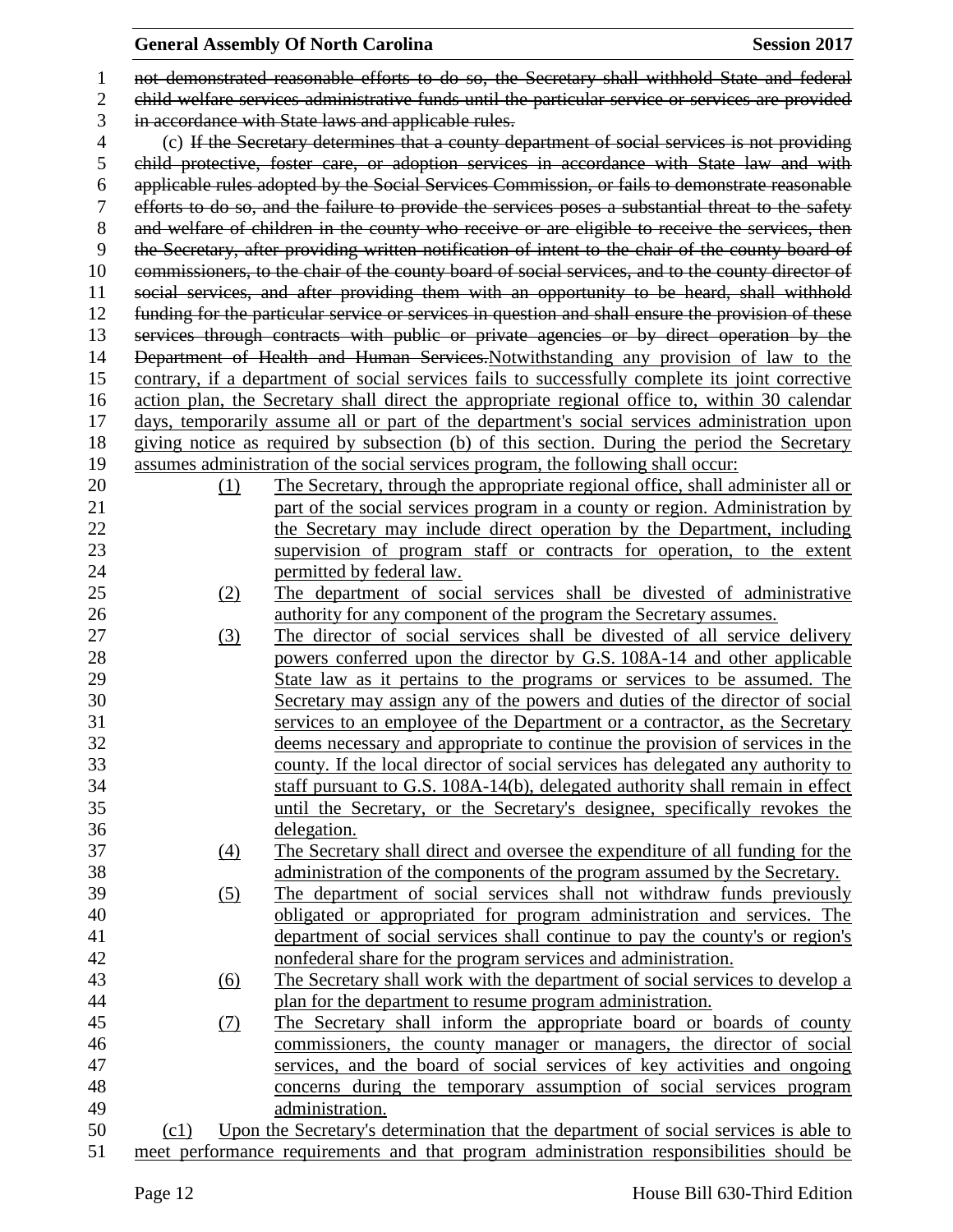restored to the department of social services, the Secretary shall notify the board of county commissioners, the department of social services, the county manager, and the board of social services that the temporary assumption of program administration will be terminated and the effective date of the termination. Upon termination, the department of social services shall resume its full authority to administer the program or programs that were assumed. (d) In the event that the Secretary assumes control of service delivery pursuant to subsection (c) of this section, the county director of social services shall be divested of all 8 service delivery powers conferred upon the director by G.S. 108A-14 and other applicable State law as the powers pertain to the services in question. Upon assumption of control of service delivery, the Secretary may assign any of the powers and duties of the county director of social services to the Director of the Division of Social Services of the Department of Health and Human Services or to a contractor as the Secretary deems necessary and appropriate to continue the provision of the services in the county. (e) In the event the Secretary takes action under this section, the Department of Health and Human Services shall, in conjunction with the county board of commissioners, the county board of social services, and the county director of social services develop and implement a corrective plan of action. The Department of Health and Human Services shall also keep the chair of the county board of commissioners, the chair of the county board of social services, 19 and the county director of social services informed of any ongoing concerns or problems with 20 the delivery of the services in question. (f) Upon the Secretary taking action pursuant to subsection (c) of this section, county funding of the services in question shall continue and at no time during the period of time that the Secretary is taking action shall a county withdraw funds previously obligated or appropriated for the services. Upon the Secretary's assumption of the control of service delivery, the county shall also pay the nonfederal share of any additional cost that may be incurred to operate the services in question at the level necessary to comply fully with State law and Social Services Commission rules.  $(g)$  During the period of time that the Secretary is taking action pursuant to subsection (c) of this section, the Department of Health and Human Services shall work with the county board of commissioners, the county board of social services, and the county director of social services, to enable service delivery to be returned to the county if and when the Secretary has determined that services can be provided by the county in accordance with State law and applicable rules." **SECTION 3.2.(b)** This section becomes effective March 1, 2020, and is effective for all written agreements required pursuant to G.S. 108A-74 entered into on or after that date. **SECTION 3.3.** The Department shall report to the Joint Legislative Oversight Committee on Health and Human Services (Committee) by August 1 of every year regarding oversight of the local administration of social services programs other than medical assistance. (1) The reports shall include, at a minimum: a. A copy of the template for the written agreement required by G.S. 108A-74(a1). b. An evaluation of the implementation of the requirement for a written agreement. c. A summary of any oversight action taken by the Department pursuant to the agreement or G.S. 108A-74, including a list of any federal or State funds that were withheld as a result of the State's oversight. (2) Beginning August 1, 2021, the reports required in this section shall also include: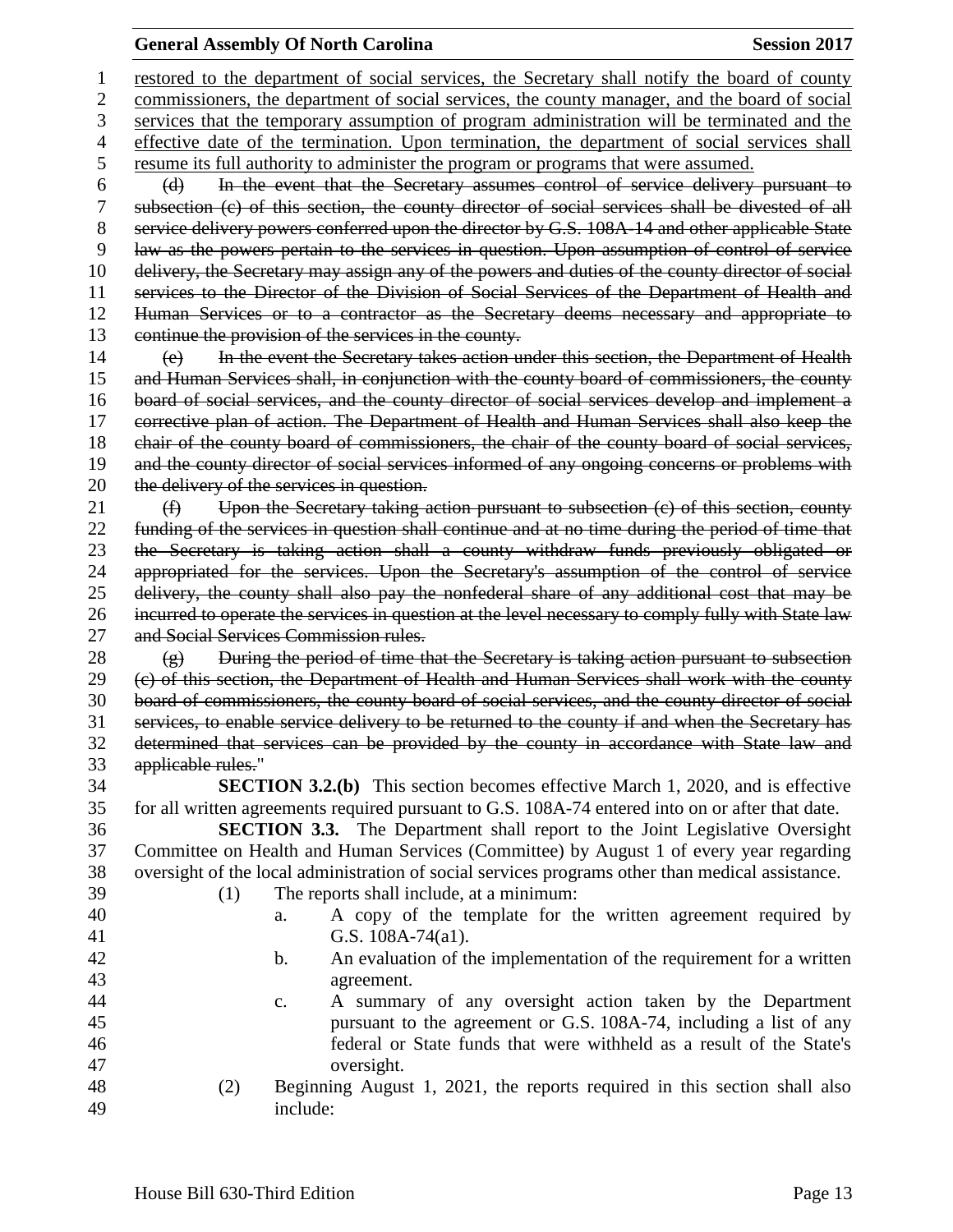|                                        | <b>General Assembly Of North Carolina</b>                                                                                                                                                  | <b>Session 2017</b> |
|----------------------------------------|--------------------------------------------------------------------------------------------------------------------------------------------------------------------------------------------|---------------------|
| a.                                     | A summary the circumstances involved with the issuance of any<br>corrective action plans or temporary assumption of local program<br>administration by the State pursuant to G.S. 108A-74. |                     |
| $\mathbf b$ .                          | Recommendations for legislative changes related to the authority of<br>the State to supervise local social services administration pursuant to<br>G.S. 108A-74 and related laws.           |                     |
|                                        | <b>PART IV. REGIONAL SOCIAL SERVICES DEPARTMENTS</b><br><b>SECTION 4.1.</b> Article 1 of Chapter 108A of the General Statutes is amended by                                                |                     |
| adding the following new Part to read: |                                                                                                                                                                                            |                     |
|                                        | "Part 2B. Regional Social Services Departments.                                                                                                                                            |                     |
|                                        | "§ 108A-15.3A. Creation of regional social services departments.                                                                                                                           |                     |
| (a)                                    | A regional social services department, including more than one county, may be                                                                                                              |                     |
|                                        | formed upon agreement of the county boards of commissioners and, if applicable, either the                                                                                                 |                     |
|                                        | county board of social services or consolidated human services board having jurisdiction over                                                                                              |                     |
| each of the counties involved.         |                                                                                                                                                                                            |                     |
| (b)                                    | A regional social services department may incorporate all programs and services                                                                                                            |                     |
|                                        | offered by the county departments or it may include only selected programs and services.                                                                                                   |                     |
| (c)                                    | A county may join an existing regional social services department upon agreement                                                                                                           |                     |
|                                        | of the boards of commissioners having jurisdiction over each of the counties included in the                                                                                               |                     |
|                                        | region as well as the board of county commissioners and, if applicable, either the county board                                                                                            |                     |
|                                        | of social services or consolidated human services having jurisdiction over the county                                                                                                      |                     |
|                                        | department seeking to join the regional department.                                                                                                                                        |                     |
| (d)                                    | The regional social services departments may include more than one judicial                                                                                                                |                     |
|                                        | district. To promote judicial efficiency, a regional social services department shall make every                                                                                           |                     |
|                                        | effort to include complete judicial districts rather than dividing a judicial district across                                                                                              |                     |
| departments.                           |                                                                                                                                                                                            |                     |
| (e)                                    | The regional social services department shall have centralized administrative                                                                                                              |                     |
|                                        | operations that are geographically located in one county but maintain a physical presence for                                                                                              |                     |
|                                        | delivery of social services in every county served by the region.                                                                                                                          |                     |
| (f)                                    | A county that joins a regional social services department shall be required to                                                                                                             |                     |
|                                        | contribute financially to the regional department pursuant to rules adopted by the Commission.                                                                                             |                     |
| (g)                                    | A regional social services department shall be a public authority as defined in                                                                                                            |                     |
| G.S. $159-7(b)(10)$ .                  |                                                                                                                                                                                            |                     |
|                                        | "§ 108A-15.3B. Regional board of social services.                                                                                                                                          |                     |
| (a)                                    | A regional social services department shall be governed by a regional board of                                                                                                             |                     |
|                                        | social services. A regional board of social services shall have the same powers and duties as a                                                                                            |                     |
|                                        | county social services board, including the appointment of the regional director of social                                                                                                 |                     |
|                                        | services, with respect to those services or programs that have been assigned to the regional                                                                                               |                     |
| social services department.            |                                                                                                                                                                                            |                     |
| (b)                                    | A regional board of social services shall be composed of 12 members. However, a                                                                                                            |                     |
|                                        | regional board of social services may be increased up to a maximum number of 18 members by                                                                                                 |                     |
|                                        | agreement of the boards of county commissioners in all counties that comprise the region. The                                                                                              |                     |
|                                        | agreement shall be evidenced by concurrent resolutions adopted by the affected boards of                                                                                                   |                     |
| county commissioners.                  |                                                                                                                                                                                            |                     |
| (c)                                    | The county board of commissioners of each county in the region shall appoint two                                                                                                           |                     |
|                                        | members to the regional board of social services, one of whom may be a county commissioner.                                                                                                |                     |
|                                        | If more than eight counties join the regional social services department, the board of county                                                                                              |                     |
|                                        | commissioners of each county in the region shall appoint one member to the regional board of                                                                                               |                     |
|                                        | social services who may be a county commissioner. The Social Services Commission shall                                                                                                     |                     |
|                                        | appoint two members. The members of the regional social services board shall appoint                                                                                                       |                     |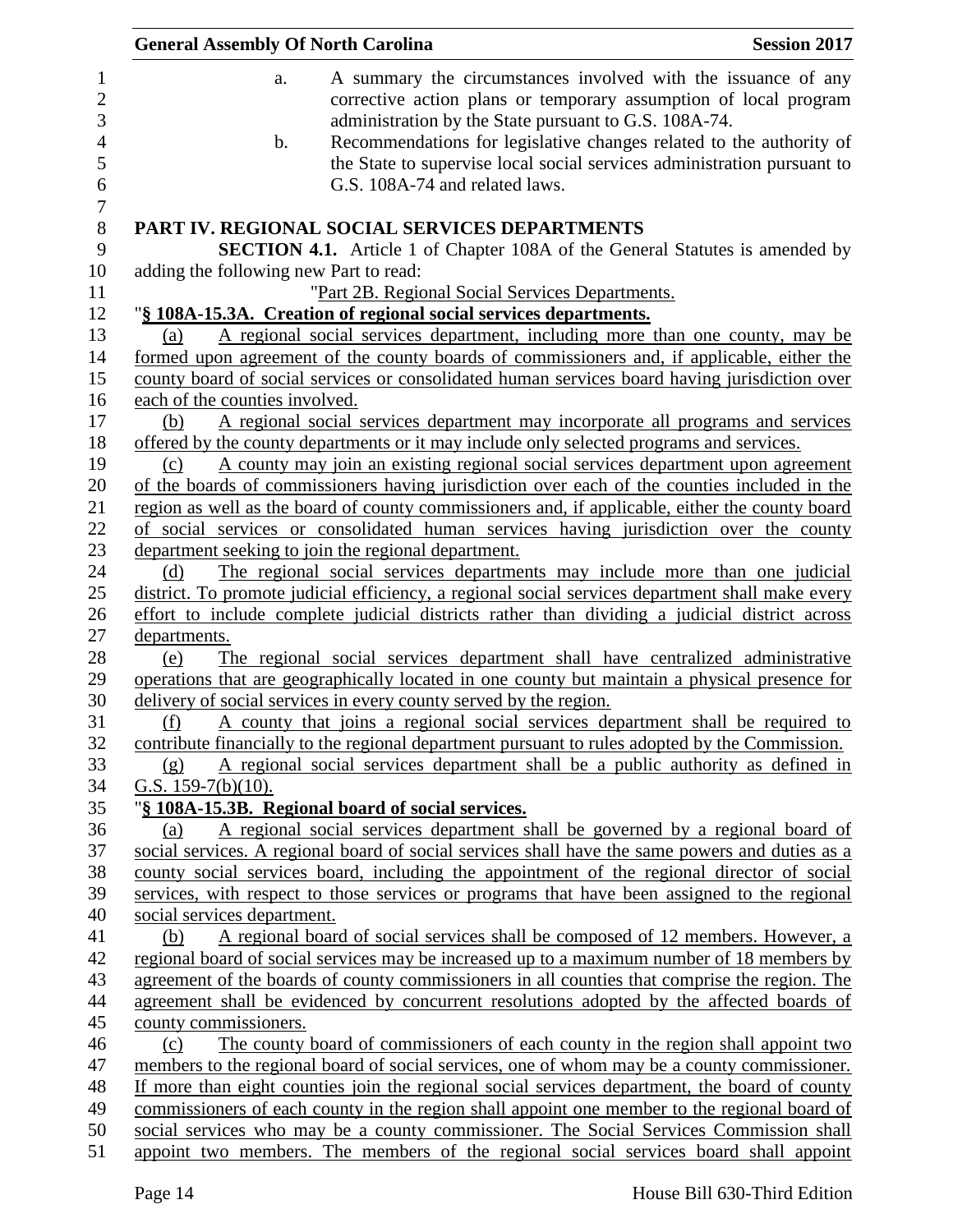|                  | <b>Session 2017</b><br><b>General Assembly Of North Carolina</b>                                    |
|------------------|-----------------------------------------------------------------------------------------------------|
| 1                | members to fill any remaining vacancies. The composition of the board shall reasonably reflect      |
| $\boldsymbol{2}$ | the population makeup of the entire region and provide equitable region-wide representation.        |
| 3                | All members shall be residents of the region.                                                       |
| $\overline{4}$   | Except as provided in this subsection, members of a regional board of social<br>(d)                 |
| 5                | services shall serve terms of three years. Two of the original members shall serve terms of one     |
| 6                | year, and two of the original members shall serve terms of two years. No member shall serve         |
| $\boldsymbol{7}$ | more than three consecutive three-year terms. County commissioner members shall serve only          |
| $8\,$            | as long as the member is a county commissioner.                                                     |
| 9                | Whenever a county shall join or withdraw from an existing regional social services<br>(e)           |
| 10               | department, the regional board of social services shall be dissolved and a new board shall be       |
| 11               | appointed as provided in subsection (c) of this section.                                            |
| 12               | Vacancies shall be filled by the appointing authority for any unexpired portion of a<br>(f)         |
| 13               | term.                                                                                               |
| 14               | A chairperson shall be elected annually by a regional board of social services. The<br>(g)          |
| 15               | regional social services director shall serve as secretary to the board.                            |
| 16               | A majority of the actual membership, excluding vacancies, shall constitute a<br><u>(h)</u>          |
| 17               | quorum.                                                                                             |
| 18               | Upon being given written notice and an opportunity to respond, a member may be<br>(i)               |
| 19               | removed from office by the regional board of social services for any of the following:              |
| 20               | Commission of a felony or other crime involving moral turpitude.<br>(1)                             |
| 21               | Violation of a State law governing conflict of interest.<br>(2)                                     |
| 22               | Violation of a written policy adopted by the county board of commissioners<br>(3)                   |
| 23               | of each county in the region.                                                                       |
| 24               | Habitual failure to attend meetings.<br>(4)                                                         |
| 25               | Conduct that tends to bring the office into disrepute.<br>(5)                                       |
| 26               | A member may receive a per diem in an amount established by the county<br>(i)                       |
| 27               | commissioner members of the regional board of social services. Reimbursement for subsistence        |
| 28               | and travel shall be in accordance with a policy set by the county commissioner members of the       |
| 29               | regional board of social services.                                                                  |
| 30               | The board shall meet at least quarterly. The chairperson or three of the members<br>(k)             |
| 31               | may call a special meeting.                                                                         |
| 32               | A regional board of social services is authorized to provide liability insurance for<br>(l)         |
| 33               | the members of the board and the employees of the regional social services department. A            |
| 34               | regional board of social services is also authorized to contract for the services of an attorney to |
| 35               | represent the board, the regional social services department, and its employees, as appropriate.    |
| 36               | The purchase of liability insurance pursuant to this subsection waives both the regional board      |
| 37               | of social services' and the regional social services department's governmental immunity, to the     |
| 38               | extent of insurance coverage, for any act or omission occurring in the exercise of a                |
| 39               | governmental function. By entering into a liability insurance contract with the regional board of   |
| 40               | social services, an insurer waives any defense based upon the governmental immunity of the          |
| 41               | regional board of social services or the regional social services department.                       |
| 42               | "§ 108A-15.3C. Dissolution of a regional social services department.                                |
| 43               | Whenever the board of commissioners of each county constituting a regional social<br>(a)            |
| 44               | services department determines that the department is not operating in the best interests of the    |
| 45               | respective counties, they may direct that the regional social services department be dissolved.     |
| 46               | Whenever a board of commissioners of a county which is a member of a regional<br>(b)                |
| 47               | social services department determines that the department is not operating in the best interests    |
| 48               | of that county, it may withdraw from the regional social services department.                       |
| 49               | Dissolution of a regional social services department or withdrawal from the regional<br>(c)         |
| 50               | social services department by a county shall be effective only at the end of the fiscal year in     |
| 51               | which the action of dissolution or withdrawal transpired.                                           |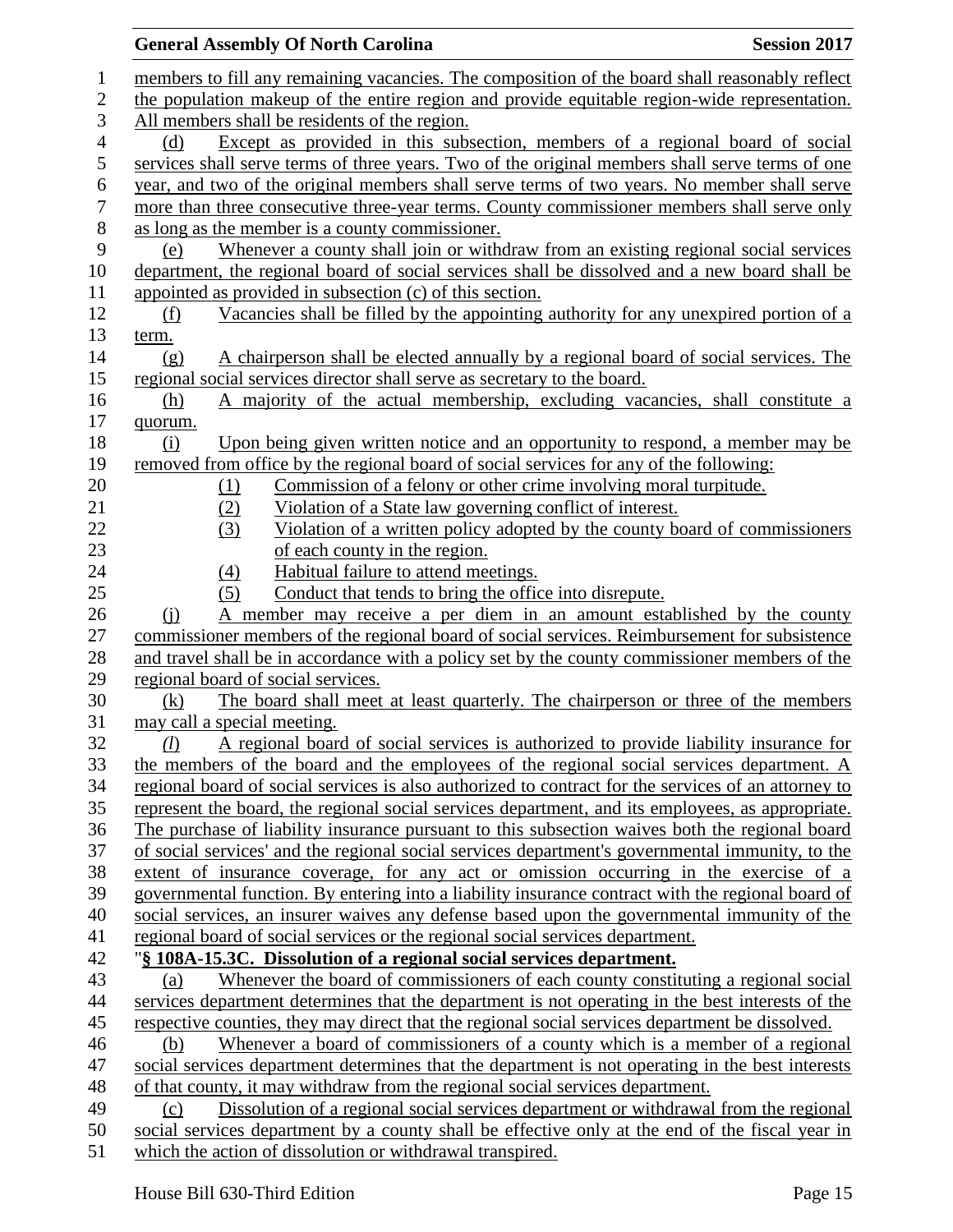|                         | <b>General Assembly Of North Carolina</b>                                                                                                                                            | <b>Session 2017</b>         |  |
|-------------------------|--------------------------------------------------------------------------------------------------------------------------------------------------------------------------------------|-----------------------------|--|
| (d)                     | Notwithstanding the provisions of subsection (a) of the section, no regional social                                                                                                  |                             |  |
|                         |                                                                                                                                                                                      |                             |  |
| (e)                     | services department shall be dissolved without prior written notification to the Department.<br>Any budgetary surplus available to a regional social services department at the time |                             |  |
|                         | of its dissolution shall be distributed to those counties comprising the region on the same pro                                                                                      |                             |  |
|                         | rata basis that the counties appropriated and contributed funds to the regional social services                                                                                      |                             |  |
|                         | department budget during the current fiscal year. Distribution to the counties shall be                                                                                              |                             |  |
|                         |                                                                                                                                                                                      |                             |  |
|                         | determined on the basis of an audit of the financial record of the regional social services                                                                                          |                             |  |
|                         | department. The regional board of social services shall select a certified public accountant or an                                                                                   |                             |  |
|                         | accountant who is subsequently certified by the Local Government Commission to conduct the                                                                                           |                             |  |
|                         | audit. The audit shall be performed in accordance with G.S. 159-34. The same method of                                                                                               |                             |  |
|                         | distribution of funds described above shall apply when one or more counties of a regional                                                                                            |                             |  |
|                         | social services department withdraw from a region.                                                                                                                                   |                             |  |
|                         | "§ 108A-15.3D. Regional social services director.                                                                                                                                    |                             |  |
|                         | A regional social services director appointed by a regional social services board shall have                                                                                         |                             |  |
|                         | all the powers and duties of a director of social services provided by G.S. 108A-14 and other                                                                                        |                             |  |
| applicable laws."       |                                                                                                                                                                                      |                             |  |
|                         | <b>SECTION 4.2.</b> G.S. 108A-1 reads as rewritten:                                                                                                                                  |                             |  |
| "§ 108A-1. Creation.    |                                                                                                                                                                                      |                             |  |
|                         | Every county shall have a <del>orgoverning board</del> for social services, which may be a county                                                                                    |                             |  |
|                         | board of social services created pursuant to this Part, a consolidated human services board                                                                                          |                             |  |
|                         | created pursuant to G.S. 153A-77(b)G.S. 153A-77(b), a board of county commissioners that                                                                                             |                             |  |
|                         | has assumed the powers and duties of a county board of social services or a consolidated                                                                                             |                             |  |
|                         | human services board, or a regional board of social services created pursuant to                                                                                                     |                             |  |
|                         | G.S. 108A-15.3B. The governing board which shall establish county policies for the programs                                                                                          |                             |  |
|                         | established by this Chapter in conformity with the rules and regulations of the Social Services                                                                                      |                             |  |
|                         | Commission and under the supervision of the Department of Health and Human Services.                                                                                                 |                             |  |
|                         | Provided, however, eounty-policies for the program of medical assistance shall be established                                                                                        |                             |  |
|                         | in conformity with the rules and regulations of the Department of Health and Human Services."                                                                                        |                             |  |
|                         | <b>SECTION 4.3.</b> G.S. 7B-101 reads as rewritten:                                                                                                                                  |                             |  |
| "§ 7B-101. Definitions. |                                                                                                                                                                                      |                             |  |
|                         | As used in this Subchapter, unless the context clearly requires otherwise, the following                                                                                             |                             |  |
|                         | words have the listed meanings:                                                                                                                                                      |                             |  |
|                         |                                                                                                                                                                                      |                             |  |
|                         | (8a)<br>Department. - Each county's child welfare agency. Unless the context                                                                                                         |                             |  |
|                         | clearly implies otherwise, when used in this Subchapter, "department" or                                                                                                             |                             |  |
|                         | "department of social services" shall refer to the county agency providing                                                                                                           |                             |  |
|                         | child welfare services, regardless of the name of the agency or whether the                                                                                                          |                             |  |
|                         | consolidated<br>human                                                                                                                                                                |                             |  |
|                         | has<br>county                                                                                                                                                                        | services,<br>pursuant<br>to |  |
|                         | G.S. 153A-77.G.S. 153A-77 and shall include a regional social services                                                                                                               |                             |  |
|                         | department created pursuant to Part 2B of Article 1 of Chapter 108A of the                                                                                                           |                             |  |
|                         | General Statutes.                                                                                                                                                                    |                             |  |
|                         |                                                                                                                                                                                      |                             |  |
|                         | Director. - The director of the eounty-department of social services in the<br>(10)                                                                                                  |                             |  |
|                         | county in which the juvenile resides or is found, or the director's                                                                                                                  |                             |  |
|                         | representative as authorized in G.S. 108A-14.                                                                                                                                        |                             |  |
|                         | $\pmb{\mathsf{H}}$                                                                                                                                                                   |                             |  |
|                         | <b>SECTION 4.4.</b> G.S. 7B-400(a) reads as rewritten:                                                                                                                               |                             |  |
| " $(a)$                 | A proceeding in which a juvenile is alleged to be abused, neglected, or dependent                                                                                                    |                             |  |
|                         | may be commenced in the judicial district in which the juvenile resides or is present-present at                                                                                     |                             |  |
|                         | the time the petition is filed. If a regional social services department includes counties in more                                                                                   |                             |  |

51 than one judicial district, the department shall file in the judicial district where the child resides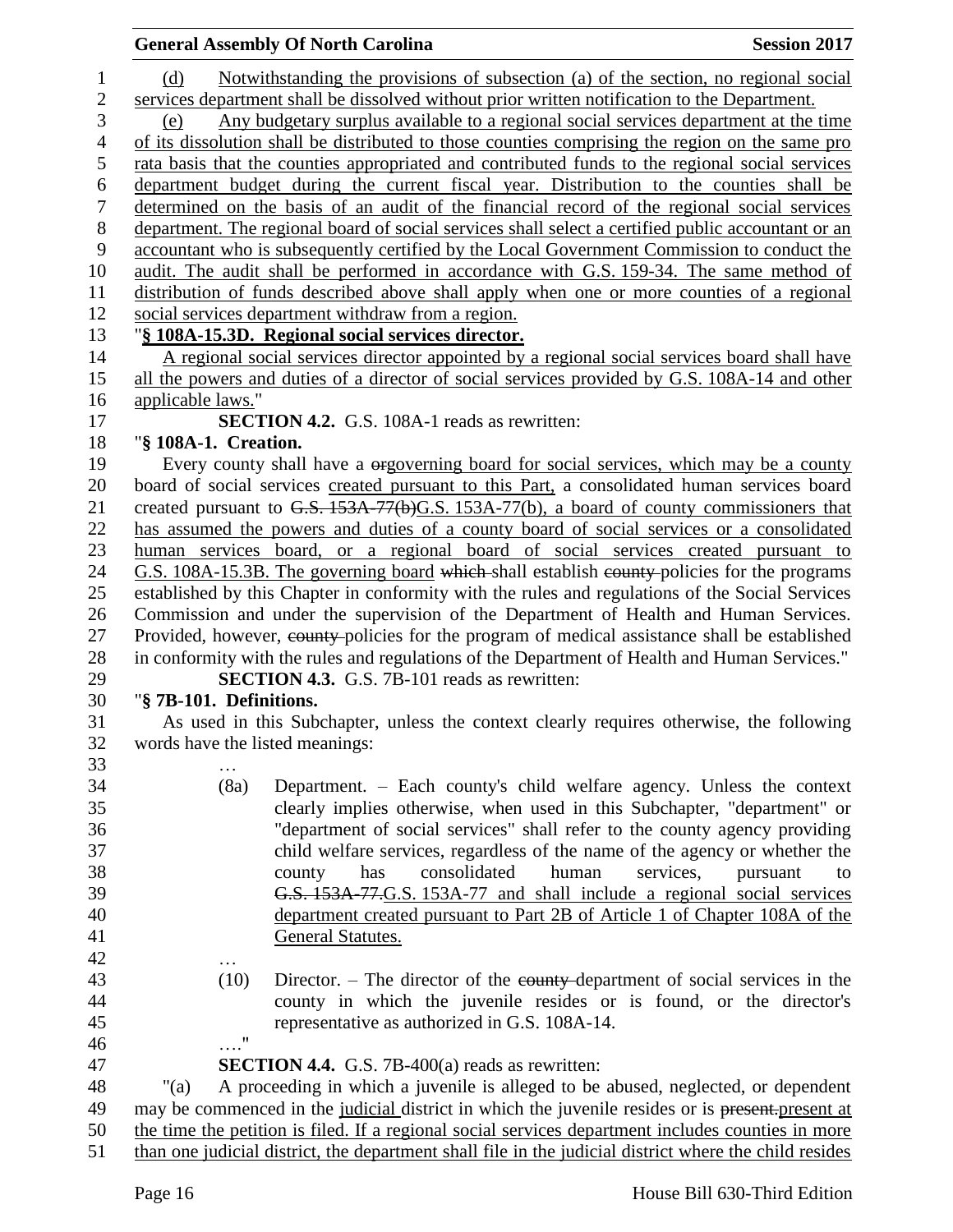## **General Assembly Of North Carolina Session 2017**  or was present when the report required by G.S. 7B-301 was received. Notwithstanding G.S. 153A-257, the absence of a juvenile from the juvenile's home pursuant to a protection plan during an assessment or the provision of case management services by a department of social services shall not change the original venue if it subsequently becomes necessary to file a juvenile petition." **SECTION 4.5.** G.S. 143B-153 is amended by adding a new subdivision to read:<br> **SECTION 4.5.** G.S. 143B-153 is amended by adding a new subdivision to read:<br> **SECTION 4.5.** G.S. 143B-153. Social Services Commission – creatio "**§ 143B-153. Social Services Commission – creation, powers and duties.** There is hereby created the Social Services Commission of the Department of Health and Human Services with the power and duty to adopt rules and regulations to be followed in the conduct of the State's social service programs with the power and duty to adopt, amend, and rescind rules and regulations under and not inconsistent with the laws of the State necessary to carry out the provisions and purposes of this Article. Provided, however, the Department of Health and Human Services shall have the power and duty to adopt rules and regulations to be followed in the conduct of the State's medical assistance program. … (9) The Commission shall adopt rules governing the obligations of counties to contribute financially to regional social services departments in accordance 18 with G.S. 108A-15.3A(e)." **SECTION 4.6.** Sections 4.1, 4.2, 4.3, and 4.4 become effective March 1, 2019. Section 4.5 becomes effective upon ratification. **PART V. CHILD WELL-BEING TRANSFORMATION COUNCIL SECTION 5.1.** Chapter 143 of the General Statutes is amended by adding a new Article to read: "Article 82. "Child Well-Being Transformation Council. "**§ 143-775. Child Well-Being Transformation Council established; membership; qualifications; vacancies.** 29 (a) Purpose; Findings. – The welfare of North Carolina's children is a priority. There are many public and private agencies and organizations across the State involved with promoting the welfare of children and protecting them from harm, such as those involving child care, education, health care, social services, and juvenile justice. Though these agencies and organizations provide important services, they often fail to collaborate, coordinate, and communicate about those services. A more systematic and coordinated approach to services will help ensure that the State achieves the best possible outcomes for children. Therefore, the General Assembly finds that it is essential that a single body serve as a means for coordination, collaboration, and communication among agencies and organizations involved in providing public services to children. (b) Creation and Membership. – There is established the North Carolina Child Well-Being Transformation Council (Council). The Council shall be located administratively in the General Assembly. The Council shall consist of 17 members serving staggered terms. In making appointments, each appointing authority shall select members who have appropriate experience and knowledge of the issues to be examined by the Council and shall strive to ensure members are appointed who represent the geographical, political, gender, and racial diversity of this State. The initial Council members shall be appointed on or after July 1, 2018, as follows: (1) Four members shall be appointed by the General Assembly upon the recommendation of the President Pro Tempore of the Senate. Of the members appointed under this subdivision, one shall be a member of the Senate who shall serve for a term of two years, one shall be a representative

from the Administrative Office of the Courts who shall serve for a term of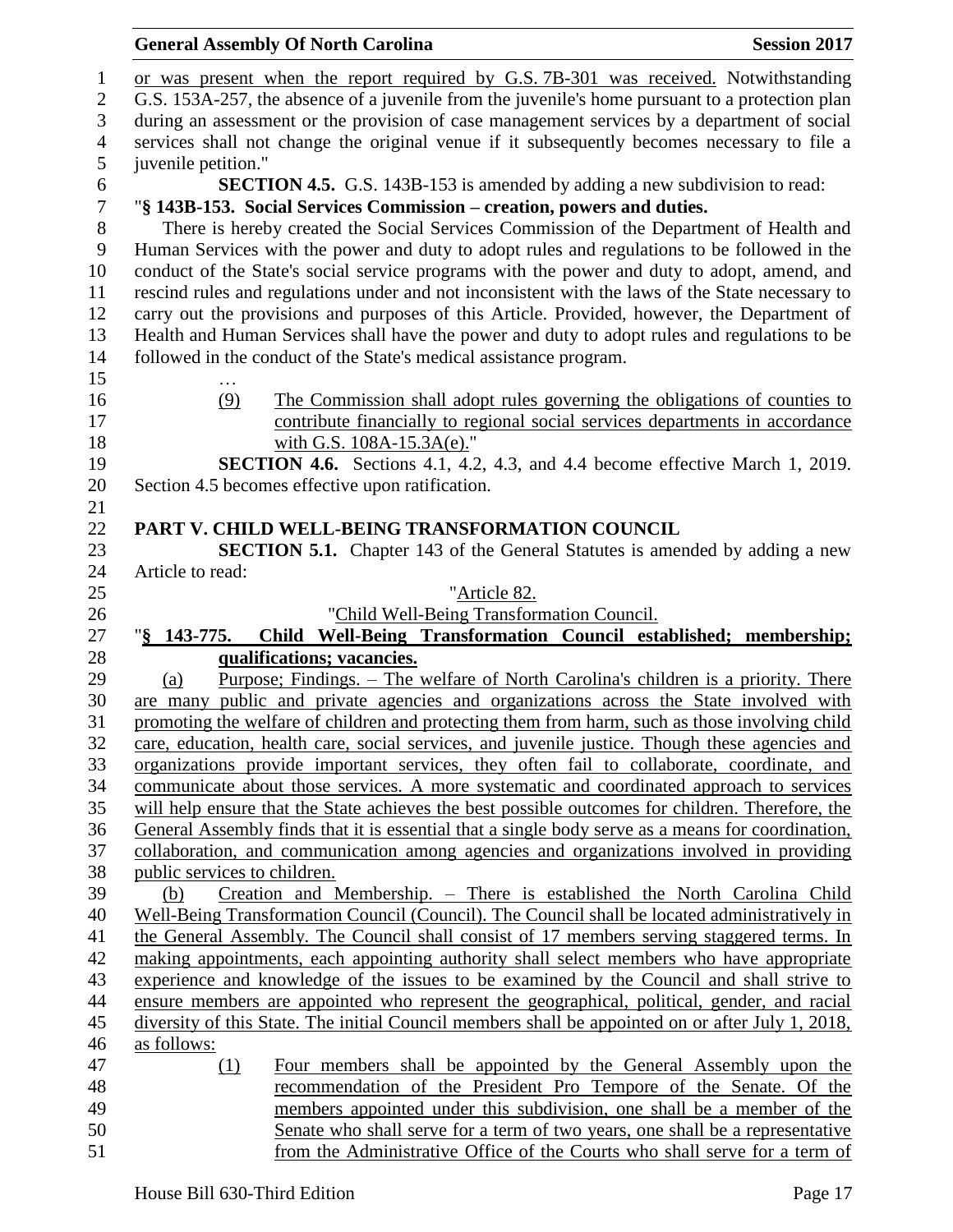|                                                                                               | <b>General Assembly Of North Carolina</b>                                                         | <b>Session 2017</b> |  |  |
|-----------------------------------------------------------------------------------------------|---------------------------------------------------------------------------------------------------|---------------------|--|--|
|                                                                                               | three years, one shall be a representative from a child welfare private                           |                     |  |  |
|                                                                                               | provider organization who shall serve for a term of two years, and one shall                      |                     |  |  |
|                                                                                               | be a representative from the North Carolina Pediatric Society who shall                           |                     |  |  |
|                                                                                               | serve a one-year term.                                                                            |                     |  |  |
| (2)                                                                                           | Four members shall be appointed by the General Assembly upon the                                  |                     |  |  |
|                                                                                               | recommendation of the Speaker of the House of Representatives. Of the                             |                     |  |  |
|                                                                                               | members appointed under this subdivision, one shall be a member of the                            |                     |  |  |
|                                                                                               | House of Representatives who shall serve for a term of two years, one shall                       |                     |  |  |
|                                                                                               | be a representative from the Department of Public Instruction who shall                           |                     |  |  |
|                                                                                               | serve for a term of three years, one shall be a representative from Indigent                      |                     |  |  |
|                                                                                               | Defense Services who shall serve for a term of two years, and one shall be a                      |                     |  |  |
|                                                                                               | representative of the Hospital Association who shall serve a one-year term.                       |                     |  |  |
| (3)                                                                                           | Nine members shall be appointed by the Governor. Of the members                                   |                     |  |  |
|                                                                                               | appointed under this subdivision, one shall be a representative from the                          |                     |  |  |
|                                                                                               | Department of Health and Human Services, Division of Child Development                            |                     |  |  |
|                                                                                               | and Early Education, who shall serve for a term of three years, one shall be a                    |                     |  |  |
|                                                                                               | representative from the Department of Health and Human Services, Division                         |                     |  |  |
|                                                                                               | of Social Services, who shall serve for a term of three years, one shall be a                     |                     |  |  |
|                                                                                               | representative from the Department of Public Safety, Division of Juvenile                         |                     |  |  |
|                                                                                               | Justice, who shall serve for a term of two years, one shall be a representative                   |                     |  |  |
|                                                                                               | <u>from the Department of Health and Human Services, Division of Mental</u>                       |                     |  |  |
|                                                                                               | Health, Developmental Disabilities, and Substance Abuse Services, who                             |                     |  |  |
|                                                                                               | shall serve for a term of three years, one shall be a representative from the                     |                     |  |  |
|                                                                                               | Guardian ad Litem program who shall serve a term of two years, one shall                          |                     |  |  |
|                                                                                               | be a representative from Disability Rights NC who shall serve a one-year                          |                     |  |  |
|                                                                                               | <u>term, one shall be a representative from a local management entity/managed</u>                 |                     |  |  |
|                                                                                               | care organization (LME/MCO) who shall serve a one-year term, one shall be                         |                     |  |  |
|                                                                                               | a representative from the Department of Health and Human Services,                                |                     |  |  |
|                                                                                               | Division of Public Health, with expertise in substance abuse disorders who                        |                     |  |  |
|                                                                                               | shall serve for a term of two years, and one shall be a director of a county                      |                     |  |  |
|                                                                                               | department of social services who shall serve a one-year term.                                    |                     |  |  |
| (c)                                                                                           | Terms; Vacancies. – Upon the expiration of the terms of the initial Council                       |                     |  |  |
|                                                                                               | members, each member shall be appointed for a term of four years and shall serve until a          |                     |  |  |
|                                                                                               | successor is appointed. No member may serve more than two consecutive full terms. A vacancy       |                     |  |  |
|                                                                                               | shall be filled within 30 days by the authority making the initial appointment.                   |                     |  |  |
| (d)                                                                                           | Organization. – The Council shall elect from its membership a chair and vice-chair                |                     |  |  |
|                                                                                               | to each serve one-year terms. The Council shall meet on a quarterly basis each year upon the      |                     |  |  |
|                                                                                               | call of the chair. A quorum of the Council is nine members. No action may be taken except by      |                     |  |  |
|                                                                                               | a majority vote at a meeting at which a quorum is present. The Open Meetings Law, Article         |                     |  |  |
|                                                                                               | 33C of Chapter 143 of the General Statutes, and the Public Records Act, Chapter 132 of the        |                     |  |  |
|                                                                                               | General Statutes, shall apply to the Council.                                                     |                     |  |  |
| (e)                                                                                           | <u> Funding. – From funds available to the General Assembly, the Legislative Services</u>         |                     |  |  |
|                                                                                               | Commission shall allocate monies to fund the work of the Committee. Members of the                |                     |  |  |
|                                                                                               | Committee shall receive subsistence and travel expenses as provided in G.S. 120-3.1 and           |                     |  |  |
| G.S. 138-5.                                                                                   |                                                                                                   |                     |  |  |
| (f)                                                                                           | Staff. - The Legislative Services Commission, through the Legislative Services                    |                     |  |  |
|                                                                                               | Officer, shall assign professional staff to assist the Council in its work. Upon the direction of |                     |  |  |
| the Legislative Services Commission, the Director of Legislative Assistants of the Senate and |                                                                                                   |                     |  |  |
| of the House of Representatives shall assign clerical staff to the Council. The expenses for  |                                                                                                   |                     |  |  |
| clerical employees shall be borne by the Council.                                             |                                                                                                   |                     |  |  |
| "§ 143-776. Powers and duties.                                                                |                                                                                                   |                     |  |  |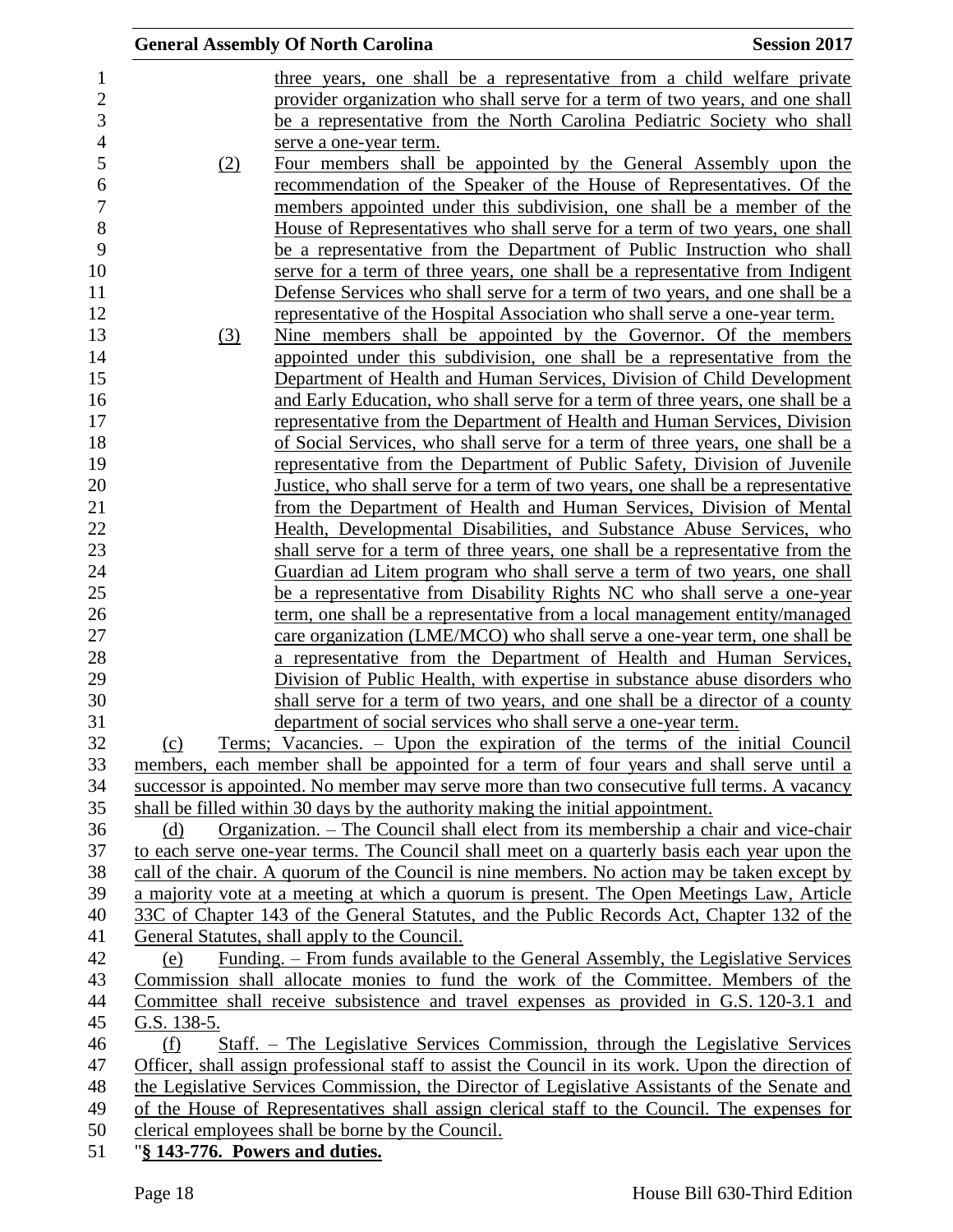|                                                                                                |          | <b>General Assembly Of North Carolina</b>                                                                                                                                                           | <b>Session 2017</b> |  |  |
|------------------------------------------------------------------------------------------------|----------|-----------------------------------------------------------------------------------------------------------------------------------------------------------------------------------------------------|---------------------|--|--|
| <u>(a)</u>                                                                                     |          | Upon its establishment, the Council shall direct its initial focus on the following                                                                                                                 |                     |  |  |
| initiatives:                                                                                   |          |                                                                                                                                                                                                     |                     |  |  |
|                                                                                                | $\Omega$ | Mapping the network of child-serving agencies and organizations in the<br>State.                                                                                                                    |                     |  |  |
|                                                                                                | (2)      | Cataloging examples of failures in coordination, collaboration, and                                                                                                                                 |                     |  |  |
|                                                                                                |          | communication in the context of child welfare.                                                                                                                                                      |                     |  |  |
|                                                                                                | (3)      | Reviewing the work of bodies similar to the Council operating in other states                                                                                                                       |                     |  |  |
|                                                                                                |          | to identify promising practices and focus areas for the Council's work.<br>Beginning March 1, 2020, the Council shall:                                                                              |                     |  |  |
| <u>(b)</u>                                                                                     | (1)      | Monitor changes in the social services and child welfare system associated                                                                                                                          |                     |  |  |
|                                                                                                |          | with reform and regional supervision.                                                                                                                                                               |                     |  |  |
|                                                                                                | (2)      | Identify gaps in coordination, collaboration, and communication related to                                                                                                                          |                     |  |  |
|                                                                                                |          | all publicly funded child serving programs.                                                                                                                                                         |                     |  |  |
|                                                                                                | (3)      | Recommend changes in law, policy, or practice necessary to remedy gaps or                                                                                                                           |                     |  |  |
|                                                                                                |          | problems impacting coordination, collaboration, and communication among                                                                                                                             |                     |  |  |
|                                                                                                |          | publicly funded child-serving agencies.                                                                                                                                                             |                     |  |  |
| (c)                                                                                            |          | The Council shall submit a report to the chairs of the Senate Appropriations                                                                                                                        |                     |  |  |
|                                                                                                |          | Committee on Health and Human Services, the chairs of the House of Representatives                                                                                                                  |                     |  |  |
|                                                                                                |          | Appropriations Committee on Health and Human Services, the Joint Legislative Oversight                                                                                                              |                     |  |  |
|                                                                                                |          | Committee on Health and Human Services, and the Fiscal Research Division by June 30 of                                                                                                              |                     |  |  |
|                                                                                                |          | each year. The report shall include a summary of the Council's work for the previous year, any                                                                                                      |                     |  |  |
|                                                                                                |          | findings and recommendations for change, and a work plan for the upcoming year.                                                                                                                     |                     |  |  |
| (d)                                                                                            |          | The Council is authorized to accept gifts or grants from other sources to support                                                                                                                   |                     |  |  |
|                                                                                                |          | administration of the Council."                                                                                                                                                                     |                     |  |  |
|                                                                                                |          | <b>SECTION 5.2.</b> This part becomes effective July 1, 2017.                                                                                                                                       |                     |  |  |
|                                                                                                |          |                                                                                                                                                                                                     |                     |  |  |
|                                                                                                |          | PART VI. DRIVERS LICENSE PILOT PROJECT                                                                                                                                                              |                     |  |  |
|                                                                                                |          | <b>SECTION 6.1.(a)</b> The General Assembly recognizes that not having a drivers                                                                                                                    |                     |  |  |
|                                                                                                |          | license is a barrier to education, employment, health care, and other community-based activities                                                                                                    |                     |  |  |
|                                                                                                |          | for older youth in foster care, as defined in G.S. 131D-10.2(9), working toward independence.<br>One of the biggest barriers to accessing a drivers license for such youth is the ability to obtain |                     |  |  |
|                                                                                                |          | insurance. Therefore, to assist in this effort, the Department of Health and Human Services,                                                                                                        |                     |  |  |
|                                                                                                |          | Division of Social Services, shall establish a two-year pilot program that shall reimburse, on a                                                                                                    |                     |  |  |
|                                                                                                |          | first-come, first-served basis, youth and caregivers' costs associated with drivers license                                                                                                         |                     |  |  |
|                                                                                                |          | education, drivers license fees, insurance costs, and any other costs associated with obtaining a                                                                                                   |                     |  |  |
|                                                                                                |          | drivers license. The Division shall take appropriate steps to ensure proper advertising of the                                                                                                      |                     |  |  |
| pilot program.                                                                                 |          |                                                                                                                                                                                                     |                     |  |  |
|                                                                                                |          | <b>SECTION 6.1.(b)</b> The Division of Social Services shall report on the pilot project                                                                                                            |                     |  |  |
|                                                                                                |          | to the Joint Legislative Oversight Committee on Health and Human Services by March 1, 2018.                                                                                                         |                     |  |  |
|                                                                                                |          | <b>SECTION 6.2.</b> This part becomes effective July 1, 2017.                                                                                                                                       |                     |  |  |
|                                                                                                |          |                                                                                                                                                                                                     |                     |  |  |
|                                                                                                |          | PART VII. PILOT WAIVER FOR IAFT FOSTER PARENTS                                                                                                                                                      |                     |  |  |
|                                                                                                |          | The General Assembly has determined that in an effort to<br>SECTION $7.(a)$                                                                                                                         |                     |  |  |
|                                                                                                |          | maximize funding, local management entities/managed care organizations (LME/MCOs) are                                                                                                               |                     |  |  |
|                                                                                                |          | utilizing Intensive Alternative Family Treatment (IAFT), which is a means of cost-effective,                                                                                                        |                     |  |  |
|                                                                                                |          | specialized foster care treatment service that is being used for many youth who would have                                                                                                          |                     |  |  |
|                                                                                                |          | previously been treated in Medicaid congregate care, such as psychiatric residential treatment                                                                                                      |                     |  |  |
| facilities. The General Assembly finds that these higher-need youth are often (i) suspended or |          |                                                                                                                                                                                                     |                     |  |  |
|                                                                                                |          | expelled from school or day programs and (ii) require multiple appointments on a weekly basis                                                                                                       |                     |  |  |
|                                                                                                |          | to address needs, such as therapy, medication management, and school individual education                                                                                                           |                     |  |  |
|                                                                                                |          | plans (IEPs). Further, in accordance with rules, foster parents are required to maintain outside                                                                                                    |                     |  |  |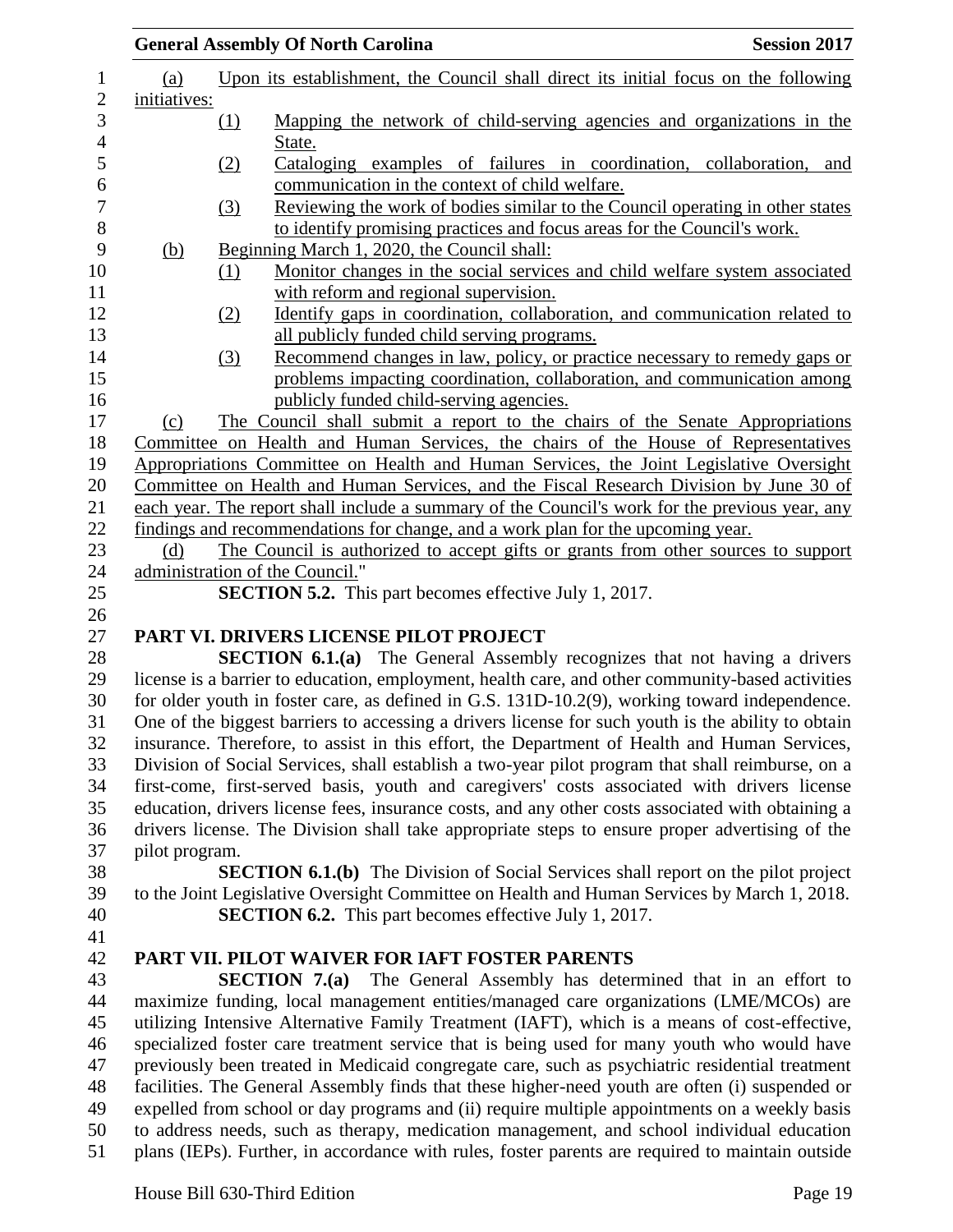|                | employment while providing foster care, but the constant demands of meeting the needs of                                                        |  |  |  |  |  |  |
|----------------|-------------------------------------------------------------------------------------------------------------------------------------------------|--|--|--|--|--|--|
| $\mathbf{2}$   | these foster youth often lead to disruption in placement as the foster parent is unable to meet                                                 |  |  |  |  |  |  |
| 3              | those needs while maintaining the parent's employment obligations.                                                                              |  |  |  |  |  |  |
| $\overline{4}$ | <b>SECTION 7.(b)</b> To that end, the Department of Health and Human Services,                                                                  |  |  |  |  |  |  |
| 5              | Division of Social Services (Division), shall establish a pilot program that will allow the                                                     |  |  |  |  |  |  |
| 6              | Division to waive the employment requirement for foster parents with children utilizing the                                                     |  |  |  |  |  |  |
| 7              | Intensive Alternative Family Treatment (IAFT). The Division shall solicit participation in the                                                  |  |  |  |  |  |  |
| 8              | pilot program from interested local management entities/managed care organizations                                                              |  |  |  |  |  |  |
| 9              | (LME/MCOs). The participating LME/MCOs shall conduct comparison measures between                                                                |  |  |  |  |  |  |
| 10             | existing IAFT outcomes and those of pilots to determine any impact the waiver may have on                                                       |  |  |  |  |  |  |
| 11             | outside employment. LME/MCOs shall measure progress of the pilot waivers based on the                                                           |  |  |  |  |  |  |
| 12             | expectation of meeting the following outcomes:                                                                                                  |  |  |  |  |  |  |
| 13             | Improved placement stability with less than twenty percent (20%) of moves<br>(1)                                                                |  |  |  |  |  |  |
| 14             | of youth occurring due to therapeutic foster parent request.                                                                                    |  |  |  |  |  |  |
| 15             | Seventy-five percent (75%) of youth and families meeting their treatment<br>(2)                                                                 |  |  |  |  |  |  |
| 16             | goals within the projected time frame.                                                                                                          |  |  |  |  |  |  |
| 17             | No more than a ten percent (10%) increase in higher-level hospital bed days.<br>(3)                                                             |  |  |  |  |  |  |
| 18             | <b>SECTION 7.(c)</b> LME/MCOs participating in the IAFT pilot waiver program shall                                                              |  |  |  |  |  |  |
| 19             | provide a report on the outcomes of the pilots, along with any recommendations, to the                                                          |  |  |  |  |  |  |
| 20             | Division. The Division shall then submit a report on the pilot waiver program to the Joint                                                      |  |  |  |  |  |  |
| 21             | Legislative Oversight Committee on Health and Human Services by December 1, 2018.                                                               |  |  |  |  |  |  |
| 22             |                                                                                                                                                 |  |  |  |  |  |  |
| 23             | PART VIII. TERMINATION OF PARENTAL RIGHTS/APPEALS                                                                                               |  |  |  |  |  |  |
| 24             | <b>SECTION 8.(a)</b> G.S. 7B-1001, as amended by Section 4 of S.L. 2017-7, reads as                                                             |  |  |  |  |  |  |
| 25             | rewritten:                                                                                                                                      |  |  |  |  |  |  |
| 26             | "§ 7B-1001. Right to appeal.                                                                                                                    |  |  |  |  |  |  |
| 27             | In a juvenile matter under this Subchapter, appeal of a final order of the court $\frac{1}{2}$<br>(a)                                           |  |  |  |  |  |  |
| 28             | juvenile matter-shall be made directly to the Court of Appeals unless otherwise specified.                                                      |  |  |  |  |  |  |
| 29             | Appeals. Only the following juvenile matters may be appealed:                                                                                   |  |  |  |  |  |  |
|                |                                                                                                                                                 |  |  |  |  |  |  |
| 30             |                                                                                                                                                 |  |  |  |  |  |  |
| 31             | An order entered under G.S. 7B 906.2(b) with rights to appeal properly<br>(5)                                                                   |  |  |  |  |  |  |
| 32             | preserved, as follows:                                                                                                                          |  |  |  |  |  |  |
| 33             | The Court of Appeals shall review the order eliminating reunification<br>а.                                                                     |  |  |  |  |  |  |
| 34             |                                                                                                                                                 |  |  |  |  |  |  |
| 35             | as a permanent plan together with an appeal of the termination of<br>parental rights order if all of the following apply:                       |  |  |  |  |  |  |
| 36             | A motion or petition to terminate the parent's rights is heard<br>ł.                                                                            |  |  |  |  |  |  |
| 37             | and granted.                                                                                                                                    |  |  |  |  |  |  |
| 38             | 2.<br>The order terminating parental rights is appealed in a proper                                                                             |  |  |  |  |  |  |
| 39             | and timely manner.                                                                                                                              |  |  |  |  |  |  |
| 40             | The order eliminating reunification as a permanent plan is<br>$\frac{3}{2}$ .                                                                   |  |  |  |  |  |  |
| 41             | identified as an issue in the record on appeal of the                                                                                           |  |  |  |  |  |  |
| 42             |                                                                                                                                                 |  |  |  |  |  |  |
| 43             | termination of parental rights.<br>$\mathbf{b}$ .                                                                                               |  |  |  |  |  |  |
| 44             | A party who is a parent shall have the right to appeal the order if no<br>termination of parental rights petition or motion is filed within 180 |  |  |  |  |  |  |
| 45             | days of the order.                                                                                                                              |  |  |  |  |  |  |
| 46             | A party who is a custodian or guardian shall have the right to<br>$e_{\cdot}$                                                                   |  |  |  |  |  |  |
| 47             | immediately appeal the order.                                                                                                                   |  |  |  |  |  |  |
| 48             | An order under G.S. 7B-906.2(b) eliminating reunification, as defined by                                                                        |  |  |  |  |  |  |
| 49             | G.S. 7B-101(18b), as a permanent plan by either of the following:                                                                               |  |  |  |  |  |  |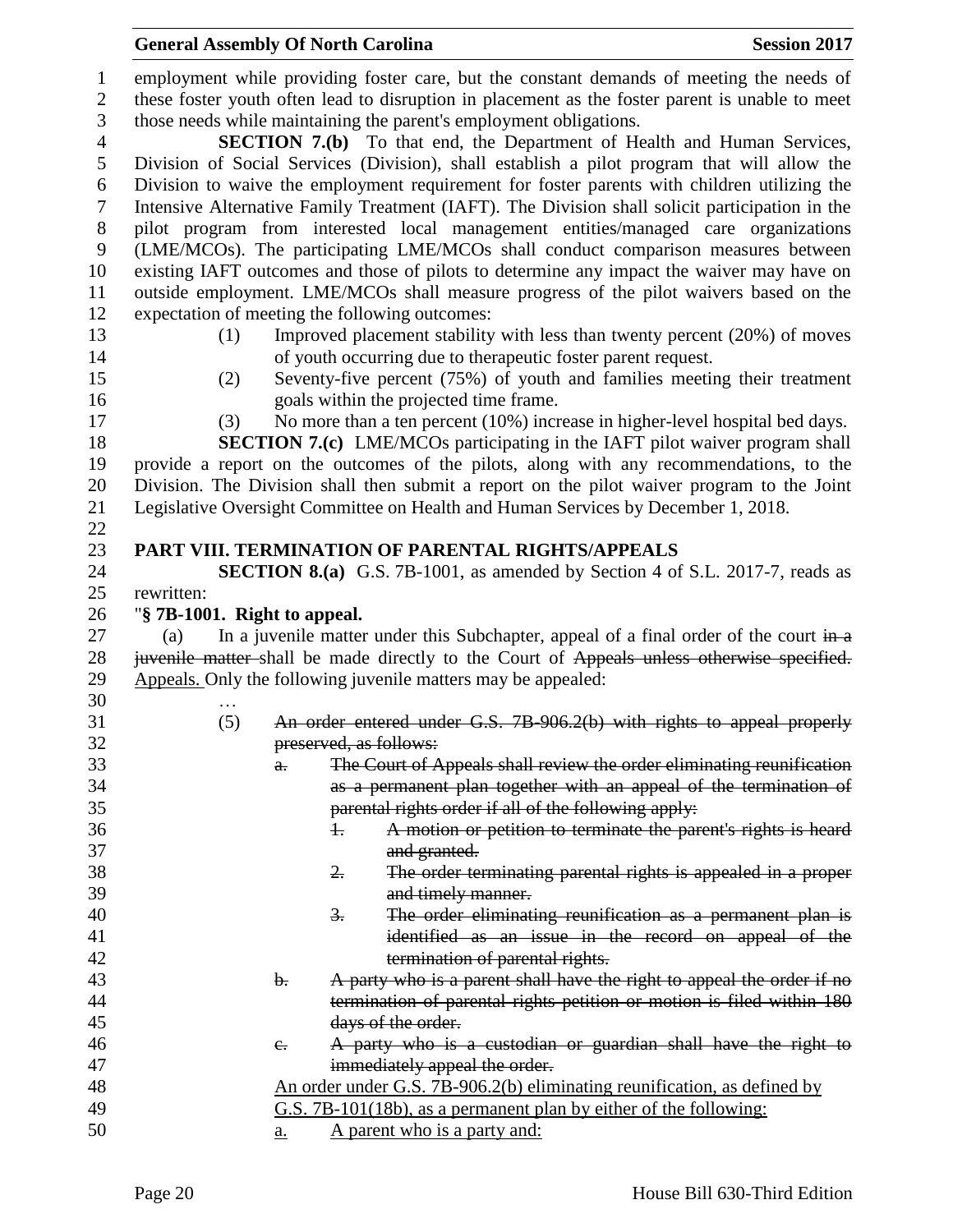| <b>General Assembly Of North Carolina</b>     |                   |                   | <b>Session 2017</b>                                                      |                                                                                                   |
|-----------------------------------------------|-------------------|-------------------|--------------------------------------------------------------------------|---------------------------------------------------------------------------------------------------|
|                                               |                   | <u>1.</u>         |                                                                          | Has preserved the right to appeal the order in writing within                                     |
|                                               |                   |                   | 30 days after entry and service of the order.                            |                                                                                                   |
|                                               |                   | 2.                |                                                                          | A termination of parental rights petition or motion has not                                       |
|                                               |                   |                   |                                                                          | been filed within 65 days of entry and service of the order.                                      |
|                                               |                   | $\underline{3}$ . |                                                                          | A notice of appeal of the order eliminating reunification is                                      |
|                                               |                   |                   |                                                                          | <u>filed within 30 days after entry and service of the expiration</u>                             |
|                                               |                   |                   | of the 65 days.                                                          |                                                                                                   |
|                                               | <u>b.</u>         |                   |                                                                          | A party who is a guardian or custodian with whom reunification is                                 |
|                                               |                   |                   | not a permanent plan.                                                    |                                                                                                   |
| (6)                                           |                   |                   |                                                                          | Any order that terminates parental rights or denies a petition or motion to                       |
|                                               |                   |                   | terminate parental rights.                                               |                                                                                                   |
| $\left( a1\right)$                            |                   |                   |                                                                          | In a juvenile matter under this Subchapter, appeal of a final order of the court shall            |
|                                               |                   |                   | be made directly to the Supreme Court in the following juvenile matters: |                                                                                                   |
| (1)                                           |                   |                   |                                                                          | Any order that terminates parental rights or denies a petition or motion to                       |
|                                               |                   |                   | terminate parental rights.                                               |                                                                                                   |
| (2)                                           | An                |                   |                                                                          | order eliminating reunification as a permanent plan<br>under                                      |
|                                               |                   |                   | G.S. 7B-906.2(b), if all of the following conditions are satisfied:      |                                                                                                   |
|                                               | $\underline{a}$ . |                   |                                                                          | The right to appeal the order eliminating reunification has been                                  |
|                                               |                   |                   |                                                                          | preserved in writing within 30 days of entry and service of the order.                            |
|                                               | <u>b.</u>         |                   |                                                                          | A motion or petition to terminate the parent's rights is filed within 65                          |
|                                               |                   |                   |                                                                          | days of entry and service of the order eliminating reunification and                              |
|                                               |                   |                   | both of the following occur:                                             |                                                                                                   |
|                                               |                   | <u>1.</u>         |                                                                          | The motion or petition to terminate rights is heard and                                           |
|                                               |                   |                   | granted.                                                                 |                                                                                                   |
|                                               |                   | $2_{\cdot}$       |                                                                          | The order terminating parental rights is appealed in a proper                                     |
|                                               |                   |                   | and timely manner.                                                       |                                                                                                   |
|                                               | $\underline{c}$ . |                   |                                                                          | A separate notice of appeal of the order eliminating reunification is                             |
|                                               |                   |                   | parental rights order.                                                   | filed within 30 days after entry and service of a termination of                                  |
| (a2)                                          |                   |                   |                                                                          | In an appeal filed pursuant to subdivision $(a1)(2)$ of this section, the Supreme Court           |
|                                               |                   |                   |                                                                          | shall review the order eliminating reunification together with an appeal of the order terminating |
|                                               |                   |                   |                                                                          | parental rights. If the order eliminating reunification is vacated or reversed, the order         |
| terminating parental rights shall be vacated. |                   |                   |                                                                          |                                                                                                   |
| (b)                                           |                   |                   |                                                                          | Notice of appeal and notice to preserve the right to appeal shall be given in writing             |
|                                               |                   |                   |                                                                          | by a proper party as defined in G.S. 7B-1002 and shall be made within 30 days after entry and     |
|                                               |                   |                   | service of the order in accordance with G.S. 1A-1, Rule 58.              |                                                                                                   |
| (c)                                           |                   |                   |                                                                          | Notice of appeal shall be signed by both the appealing party and counsel for the                  |
|                                               |                   |                   |                                                                          | appealing party, if any. In the case of an appeal by a juvenile, notice of appeal shall be signed |
| by the guardian ad litem attorney advocate."  |                   |                   |                                                                          |                                                                                                   |
|                                               |                   |                   |                                                                          | <b>SECTION 8.(b)</b> This section becomes effective January 1, 2019, and applies to               |
| appeals filed on or after that date.          |                   |                   |                                                                          |                                                                                                   |
|                                               |                   |                   |                                                                          |                                                                                                   |
|                                               |                   |                   | PART IX. TIME FRAME FOR LICENSURE APPROVAL/FOSTER CARE                   |                                                                                                   |
|                                               |                   |                   |                                                                          | <b>SECTION 9.1.</b> G.S. 131D-10.3 is amended by adding a new subsection to read:                 |
| "§ 131D-10.3. Licensure required.             |                   |                   |                                                                          |                                                                                                   |
|                                               |                   |                   |                                                                          |                                                                                                   |
| (d1)                                          |                   |                   |                                                                          | Notwithstanding any other provision of law, the Department shall grant or deny a                  |
|                                               |                   |                   |                                                                          | license to provide foster care or therapeutic foster care within three months from the date of    |
| application.                                  |                   |                   |                                                                          |                                                                                                   |
|                                               |                   |                   |                                                                          |                                                                                                   |